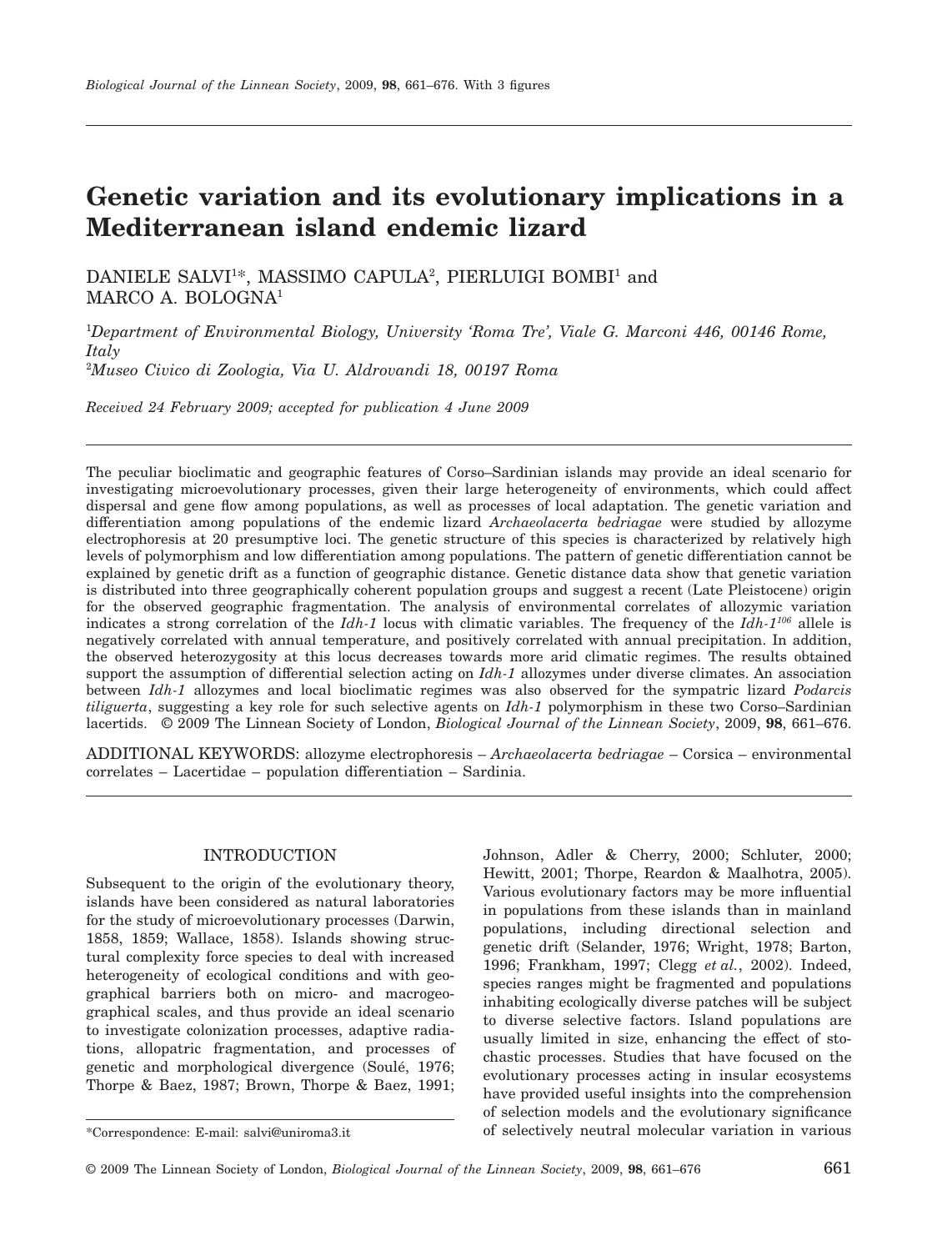groups of organisms (Selander & Whittman, 1983; Barton & Charlesworth, 1984; Givnish *et al.*, 1995; Gavrilets & Hastings., 1996; Grant, 1996; Stuessy *et al.*, 2006; Mappes *et al.*, 2008).

The Mediterranean basin shows a wide variety of insular systems with different origins and large structural and environmental complexity. Some of these islands have been studied to test the biogeographical hypotheses and evolutionary processes underlying the pattern of species geographical variation (Gorman *et al.*, 1975; Capula, 1994a, b, 1996; Rosselló, Cebrián & Mayol, 2002; Gentile & Argano, 2005; Harris *et al.*, 2005; Brown *et al.*, 2008; Carranza *et al.*, 2008). The Corso–Sardinian system was used in an early application of the molecular clock hypothesis (Caccone *et al.*, 1997) because its endemic species have been isolated from the sister species on the continental landmasses from the early Miocene (Alvarez, 1972; Alvarez, Franks & Nairn, 1973; Casula *et al.*, 2001). Currently, Corsica and Sardinia are environmentally complex islands, highly heterogeneous, owing to the influence of climate, orography, and topography. This heterogeneity lead to the formation of natural barriers, which could affect dispersal and gene flow among populations, as well as favouring processes of local adaptation. Consequently patterns of intra-island geographical variation have been studied for some Corso–Sardinian species (Capula, 1996; Ketmaier *et al.*, 2003; Lecis and Norris, 2004; Harris *et al.*, 2005). Lacertid lizards have been shown to comprise excellent zoological material for studying evolutionary processes in island ecosystems and this is also true for the Corso–Sardinian region. For example, Capula (1996) found that the genetic structure of an endemic lizard, *Podarcis tiliguerta*, is moulded by the interplay of stochastic processes and local bioclimatic regimes selectively affecting allele frequency changes. The present study investigates the geographic variation in the rock lizard *Archaeolacerta bedriagae* (Camerano, 1885), a lacertid lizard endemic to Corsica and Sardinia. This species is polytypic and four subspecies have been described: *Archaeolacerta bedriagae bedriagae* (Camerano, 1885), *Archaeolacerta bedriagae sardoa* (Peracca, 1903), *Archaeolacerta bedriagae paessleri* (Mertens, 1927), and *Archaeolacerta bedriagae ferrerae* (Stemmler, 1962). Preliminary data on allozyme differentiation did not support this intra-specific taxonomy (Salvi *et al.*, 2009). *Archaeolacerta bedriagae* is distributed from northern Corsica to southern Sardinia, from sea level to the highest elevation of both islands (2700 m a.s.l. on M. Cinto in Corsica and 1932 m a.s.l. on Gennargentu Massif in Sardinia), and from interior to coastal and microinsular areas. Consequently, this lizard represents a vertebrate model species for assessing the geographical structuring of species diversity on

Corsica and Sardinia. Moreover, this species shows a fragmented distribution, particularly in Sardinia (Delaugerre & Cheylan, 1992; Bombi & Vignoli, 2004; Bombi *et al.*, 2009b), most likely as a consequence of a high degree of ecological specialization to bare rocky habitats (Bombi *et al.*, 2009a). As shown for *P. tiliguerta*, the patchy occurrence of suitable habitats on both islands, together with the complexity of Corso–Sardinian islands environments, may facilitate the action of stochastic processes (geographic isolation, genetic drift) and adaptive phenomena promoted by local selective forces.

Analyses of several independent loci such as those gathered with allozyme electrophoresis enables the accurate definition of genetic structure within a species. The identification of single-locus idiosyncratic patterns equivalent to those expected under selection processes will help to explain how environmental heterogeneity plays a role on the structure of intraspecific diversity. The analysis of the geographic pattern of allozyme variation can make spatial patterns of genetic variation explicit (e.g. by testing 'isolation by distance' models and allele frequencies for clinal variation). Although most patterns can be interpreted as a result of either selective or stochastic processes, depending on the assumptions made about population size and migration rate (Lewontin, 1974), patterns of variation at a specific locus, evaluated in the appropriate functional, ecological, and/or historical contexts, can indeed reveal the occurrence of adaptive and neutral processes affecting the evolution of proteins (Feder & Watt, 1992; Carter, 1997). Indeed, although, on the one hand, allozymes are traditionally considered as neutral markers, on the other hand, the potential adaptive significance of singlelocus allozyme variation has been demonstrated by a number of studies by estimation of correlation between allozyme genotypes and environmental variables (Clarke, 1975; Nevo *et al.*, 1979; Mitton, 1997; Eanes, 1999; Volis *et al.*, 2003; Del Lama *et al.*, 2004). In the present study, we analyse the genetic structure of *A. bedriagae*, and perform an explicit test for the association between allozyme frequency changes and local bioclimatic regimes.

The main goals of the present study are: (1) to estimate the distribution of genetic variation within and among populations of the species all over its range and (2) to test whether the observed genetic variation is explained by historical or recent adaptive processes.

#### MATERIAL AND METHODS

#### SAMPLING

Because *A. bedriagae* has a fragmented range, collecting localities were selected with the objective of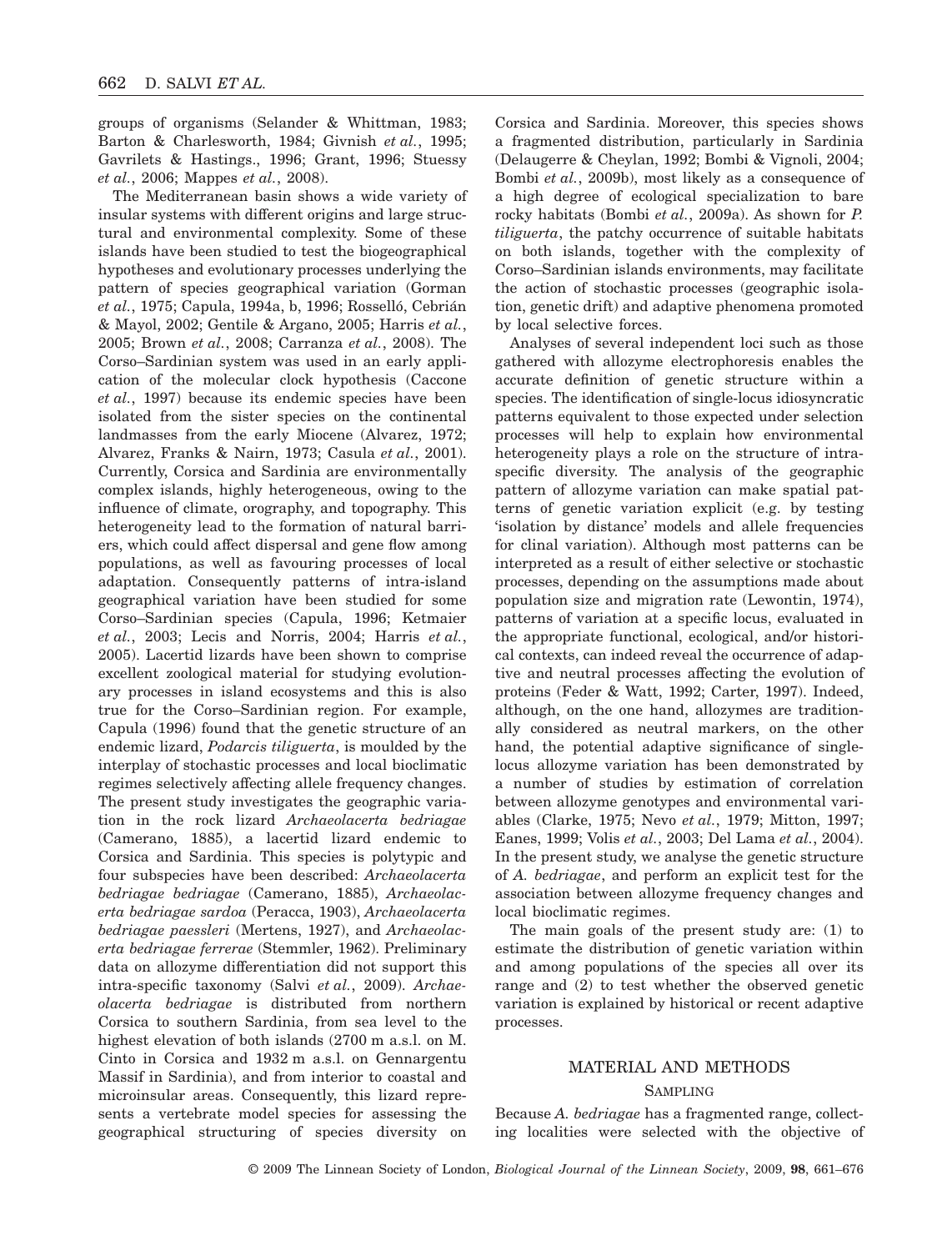

**Figure 1.** Sampling locations, sampling codes and distribution (light shaded area) of *Archaeolacerta bedriagae*. The range of the species is based on data points from Delaugerre & Cheylan (1992) and Bombi & Vignoli (2004), and defined applying buffers of three kilometres on subranges' local hulls. For geographical detail on sampling locations, see Table 1.

covering the whole range and obtaining adequate sampling to answer questions based on geographical, ecological, and taxonomical criteria. Therefore, a balanced number of individuals was included in the analysis from both Corsica and Sardinia, as well as from coastal, micro-insular, and mountain populations, and belonging to all the four described subspecies. A total of 122 individuals of *A. bedriagae* from 13 localities were studied. Details on sampling design are provided in Figure 1 and Table 1.

© 2009 The Linnean Society of London, *Biological Journal of the Linnean Society*, 2009, **98**, 661–676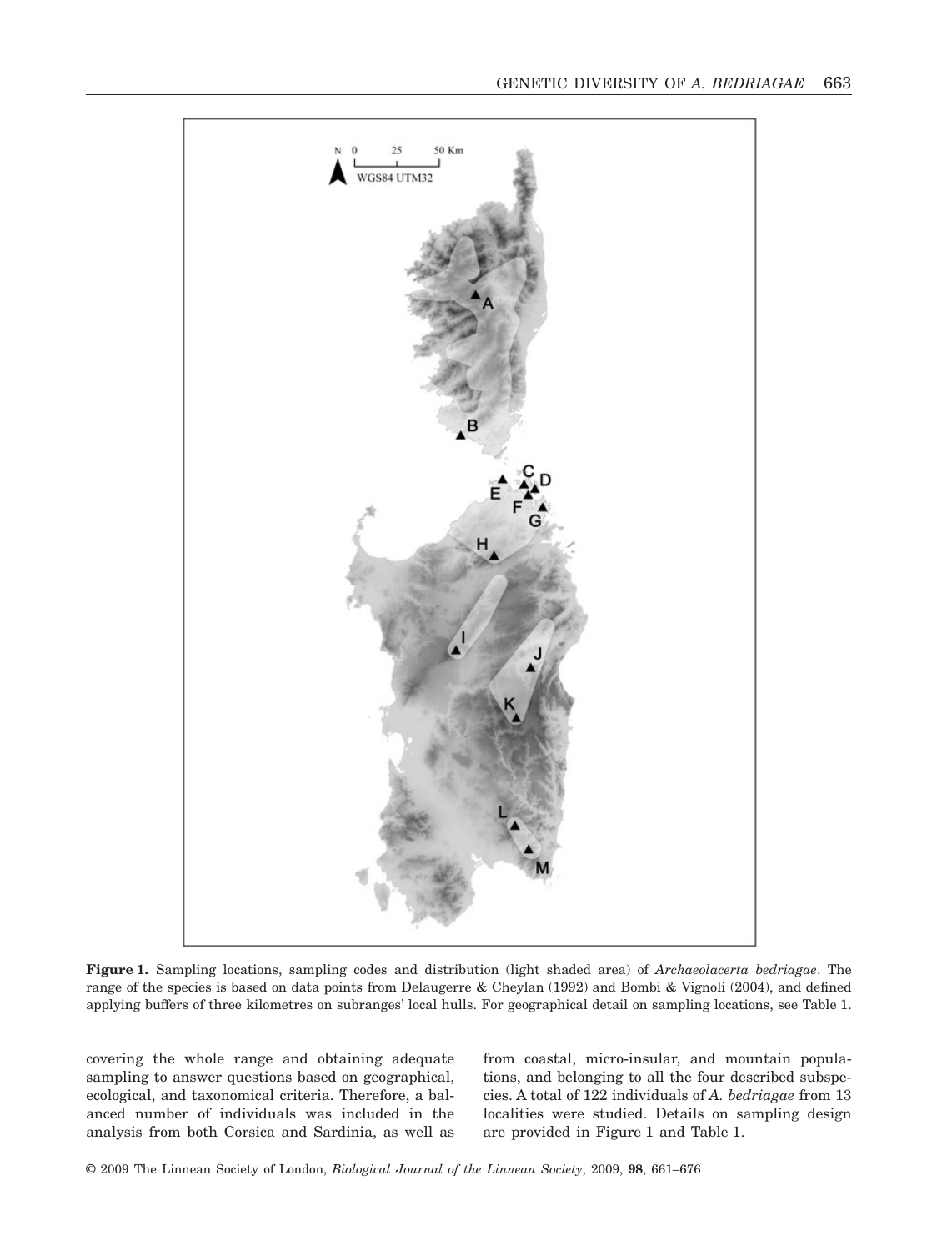| Sample      | Locality                                      | Altitude<br>$(m$ a.s.l.) | Latitude | Longitude       | Sample<br>size |
|-------------|-----------------------------------------------|--------------------------|----------|-----------------|----------------|
| A           | Gorges de la Restonica (Corte)                | 1255                     | 9°02'    | $42^{\circ}14'$ | 12             |
| B           | Roccapina (Sartène)                           | 83                       | 8°56'    | 41°29'          | 16             |
| C           | <i>Punta dei Colmi</i> (La Maddalena Island)  | 106                      | 9°23'    | $41^{\circ}13'$ | 6              |
| D           | <i>Petraiaccio</i> (Caprera Island)           | 72                       | 9°27'    | 41°12'          | 8              |
| E           | <i>Punta Marmorata</i> (S. Teresa di Gallura) | $\mathcal{S}$            | 9°14'    | $41^{\circ}15'$ | 5              |
| $\mathbf F$ | Capo d'Orso (Palau)                           | 113                      | 9°24'    | $41^{\circ}10'$ | 5              |
| G           | <i>Monte Moro</i> (Cannigione)                | 419                      | 9°31'    | $41^{\circ}06'$ | 10             |
| H           | Monte Limbara (Tempo Pausania)                | 1306                     | 9°10'    | $40^{\circ}51'$ | 11             |
| I           | <i>Nuraghe Ortachis</i> (Bolotana)            | 1034                     | 8°54'    | 40°21'          | 11             |
| J           | Supramonte (Oliena)                           | 1233                     | 9°25'    | $40^{\circ}15'$ | 7              |
| K           | Gennargentu (Fonni)                           | 1783                     | 9°19'    | 39°59'          | 12             |
| L           | <i>Monte Genis</i> (Villasalto)               | 776                      | 9°18'    | 39°24'          | 4              |
| M           | Monte Settefratelli (Burcei)                  | 483                      | 9°24'    | 39°17'          | 15             |

**Table 1.** Geographical location and sample size for the populations studied of *Archaeolacerta bedriagae*

The phylogenetic position of *A. bedriagae* within the Palaearctic lizard radiation is still not clear (Arnold, 1989; Arribas, 1999; Fu, 1998, 2000; Harris, Arnold & Thomas, 1998; Carranza, Arnold & Amat 2004; Arnold, Arribas & Carranza, 2007; Mayer & Pavličev, 2007). To obtain a scale reference from an interspecific comparison for the genetic differentiation observed within *A. bedriagae*, we analysed 11 specimens of *Iberolacerta cyreni* (Müller & Hellmich, 1937) from Central Spain (Sierra de Guadarrama). The geographic coordinates and altitude for each sampling site were recorded in the field using a GPS (Garmin; GPSmap 76S) and were used for environmental and geographical correlation analyses.

#### ALLOZYME ELECTROPHORESIS

To avoid killing animals, approximately 1 cm of the tail of each lizard was taken, and stored below -70 °C prior to electrophoretic analyses. Standard horizontal starch gel electrophoresis was performed on muscle tissue, using the buffer systems and procedures detailed in Table 2. Gene products for the following 20 presumptive gene loci were analysed: a*Gpd*, *Ldh-1*, *Ldh-2*, *Mdh-1*, *Mdh-2*, *Me-1*, *Me-2*, *Idh-1*, *Idh-2*, *6Pgd*, *Sod-1*, *Ak*, *Pgm-1*, *Pgm-2*, *Ck*, *Mpi*, *Gpi*, *Est-1*, *Gp-1*, and *Gp-2.* Another five loci, *Got-1*, *Got-2*, *Np*, *G3pdh*, and *Ada*, were studied, but they were not included in the analyses because of their low activity in muscle tissue, resulting in a weak banding patterns. Isozymes were numbered in decreasing mobility order from the most anodal; allozymes were designated numerically according to their mobility, relative to the commonest one, indicated as  $100$   $(>100 =$  faster mobility;  $< 100 =$  slower mobility).

## GENETIC STRUCTURE

Genotypic and allele frequencies were estimated by direct count from allozyme phenotypes, and then analysed by independent statistical methods. To assess statistical significance of simultaneously multiple tests, Bonferroni's correction (Rice, 1989) was applied. Genotypic proportions expected on the basis of Hardy–Weinberg equilibrium (H–W) were calculated by Levene's (1949) formula for small samples. The statistical significance of departures from H–W was estimated using exact significance probabilities analogous to Fisher's exact test (Elston & Forthofer, 1977) adopting the pooling procedure of BIOSYS-2 (Sokal & Rohlf, 1969). To determine whether the heterogeneity in the genotypic distribution reflects differences in allele frequencies, the variation in genic proportions among populations was subjected to a contingency chi-square analysis (Workman & Niswander, 1970). The genetic variability of populations was estimated by means of the following parameters: mean number of alleles per locus (*A*); mean number of alleles independent of sample size per locus  $(Ar)$ ; proportion of polymorphic loci  $(P_{99\%})$ ; observed mean heterozygosity per locus (*H*o); Nei's (1978) unbiased estimate of expected mean heterozygosity per locus (*H*e).

The distribution of genetic variability  $(H_0)$  and allele frequencies (log-transformed values) was tested for latitudinal and altitudinal patterns by means of Spearman rank correlation analysis in STATISTICA (StatSoft, Inc., 2004**)**.

The distribution of genetic variation within and among populations was assessed calculating *F*-statistics (Wright, 1965) according to the method of Weir & Cockerham (1984) implemented in BIOSYS-2 (Swofford & Selander, 1999). Statistical significance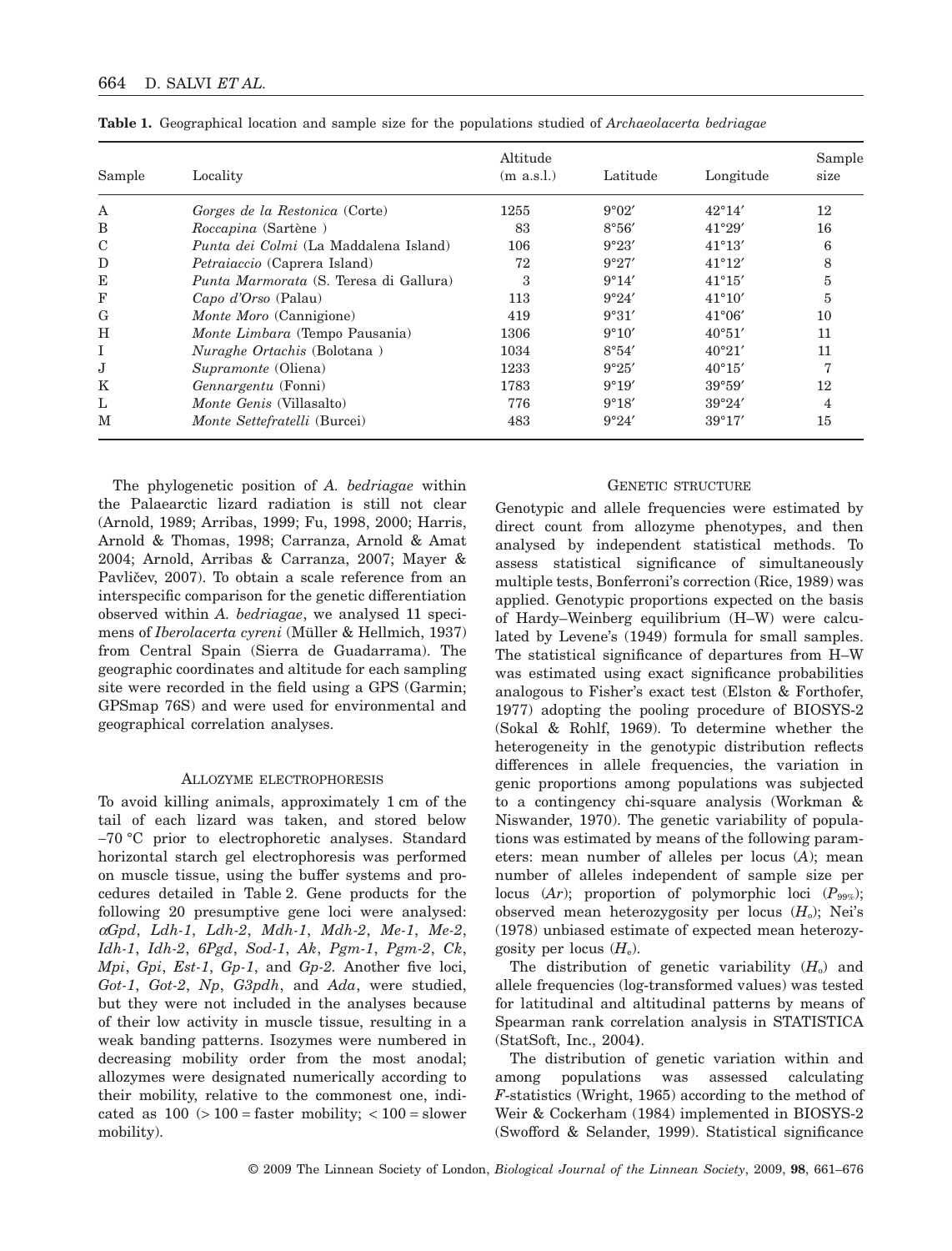| Protein                                                        | Migration*      | <b>Buffer</b><br>system <sup>+</sup> | $V \, \text{cm}^{-1}$ | Time (h) | Reference                 |
|----------------------------------------------------------------|-----------------|--------------------------------------|-----------------------|----------|---------------------------|
| Glycerol-phosphate dehydrogenase<br>$\alpha$ GPDH (EC 1.1.1.8) | $+$             | 4                                    | 8                     | 6        | Ayala et al. (1972)       |
| Lactate dehydrogenase<br>LDH (EC 1.1.1.27)                     | $\! + \!\!\!\!$ | 5                                    | 7                     | 6        | Brewer $\&$ Sing (1970)   |
| Malato dehydrogenase<br>MDH (EC 1.1.1.37)                      | $+$             | 4                                    | 8                     | 5        | Shaw & Prased (1970)      |
| Malic enzyme<br>ME (EC 1.1.1.40)                               | $^{+}$          | $\overline{2}$                       | 8                     | 6        | Ayala et al. (1972)       |
| Isocitrate dehydrogenase<br>IDH (EC 1.1.1.42)                  | $^{+}$          | 4                                    | 8                     | 5        | Shaw & Prased (1970)      |
| 6-Phosphogluconate dehydrogenase<br>6PGD (EC 1.1.1.44)         | $+$             | 4                                    | 8                     | 6        | Shaw & Prased (1970)      |
| Superoxide dismutase<br>SOD (EC 1.15.1.1)                      | $+$             | $\overline{2}$                       | 8                     | 5        | Selander et al. (1971)    |
| Creatine kinase<br>CK (EC 2.7.3.2)                             | $+$             | $\overline{2}$                       | 8                     | 4        | Ayala et al. (1972)       |
| Adenylate kinase<br>AK (EC 2.7.4.3)                            | $+$             | $\overline{2}$                       | 8                     | 5        | Ayala et al. (1972)       |
| Mannose phosphate isomerase<br>MPI (EC 5.3.1.8)                | $+$             | 3                                    | 8                     | 5        | Harris & Hopkinson (1976) |
| Glucosio-phosphate isomerase<br>GPI (EC 5.3.1.9)               |                 | 4                                    | 8                     | 6        | Selander et al. (1971)    |
| Phosphoglucomutase<br>PGM (EC 2.7.5.1)                         | $+$             | 5                                    | 8                     | 6        | Brewer $&$ Sing $(1970)$  |
| Esterase<br>EST (EC 3.1.1.1)                                   | $+$             | 3                                    | 8                     | 5        | Harris & Hopkinson (1976) |
| General proteins<br>GP                                         | $^{+}$          | $\mathbf 1$                          | 8                     | 4        | Scott & McClelland (1975) |

**Table 2.** Enzymatic and non-enzymatic proteins examined and electrophoretic condition employed

\*Migration: +, anodal; -, cathodal.

†Buffer system used: 1, discontinuous Tris/citrate (Poulik, 1957); 2, continuous Tris/citrate (Selander *et al.*, 1971); 3, Tris/versene borate (Brewer & Sing, 1970); 4, phosphate/citrate (Harris, 1966); 5, Tris/maleate (modified from Brewer & Sing, 1970).

was tested using a chi-square test *sensu* Workman & Niswander (1970).

An analysis of population differentiation was carried out by a statistical comparison between groups of populations identified on the basis of island origin (Corsica or Sardinia) and cluster analyses results. Tests for difference among groups of populations were computed for allelic richness (*Ar*), observed heterozygosity  $(H_0)$ , and  $F_{ST}$ , in FSTAT, version 2.9 (Goudet, 2001) employing 10 000 permutations to assess their significance. A one-sided alternative was used to test the differences in genetic variability among populations at different latitude.

To investigate genotypic disequilibrium, the significance of association between genotypes at pairs of loci was tested after 10 000 permutations in FSTAT. This procedure, when compared with Fisher's test, has the advantage of taking into account the information content of each population by weighting *P*-values on the basis of polymorphism level at each locus.

The genetic distances between populations were calculated by Cavalli-Sforza & Edwards (1967) chord distances  $(D_{\text{CSE}})$  and Nei's (1972) standard genetic distances  $(D_N)$ . An approximate estimate of the evolutionary divergence times was computed using both Nei's (1975) formula and Sarich's (1977) calibration, corrected by Maxson & Maxson (1979).

A phenogram depicting the genetic relationships among populations was constructed by means of the Neighbour-joining  $(NJ)$  method based on the  $D_{CSE}$ values. Nodal support was assessed by 1000 bootstrap replicates with BOOTDIST option in BIOSYS-2 and the subroutines NEIGHBOUR and CONSENSE in PHYLIP, version 3.5c (Felsenstein, 1993).

The hypothesis of 'isolation by distance' pattern was tested by means of a Mantel test (10 000 permuta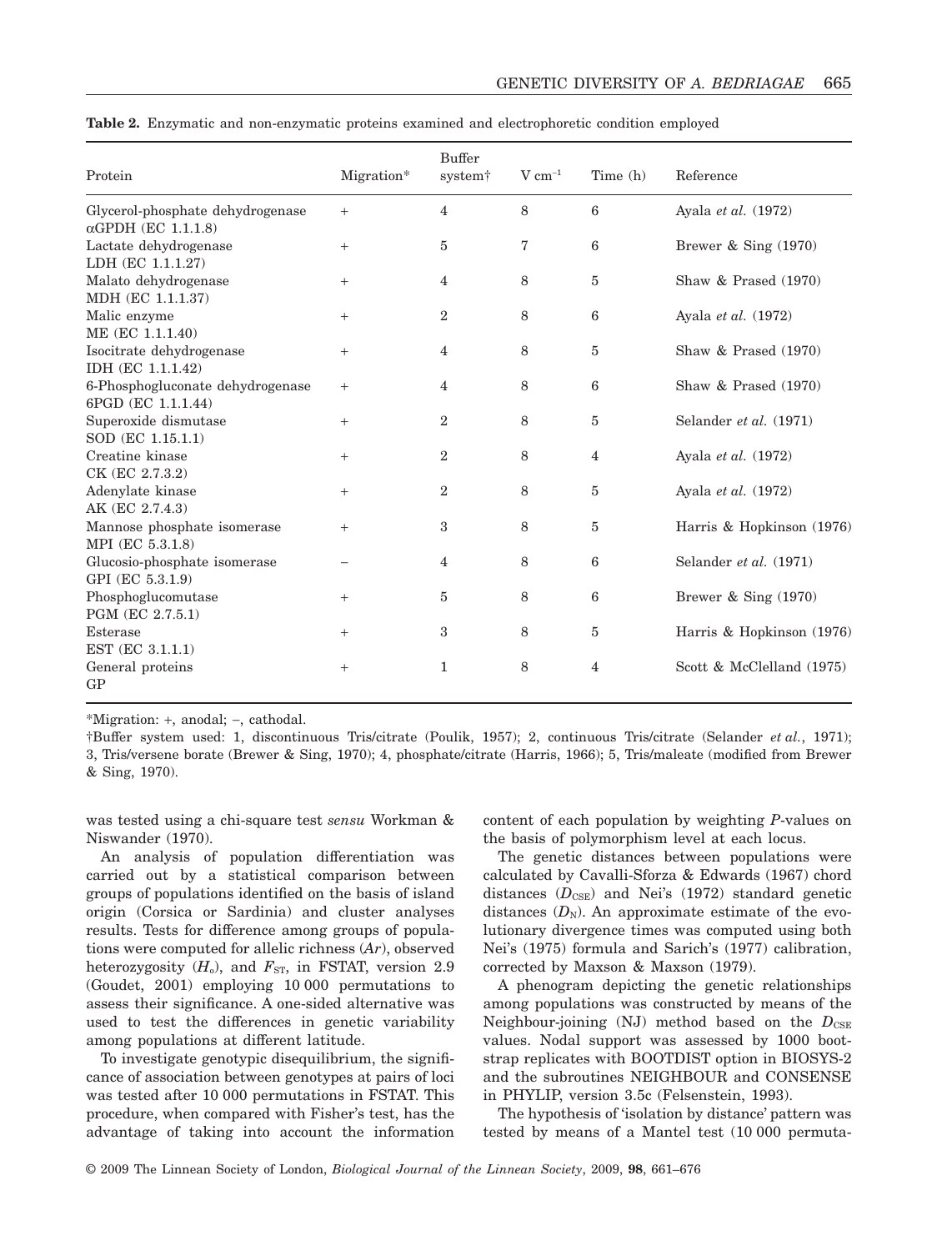tions), comparing genetic  $(D_{\text{CSE}}, D_{\text{N}}, F_{\text{ST}})$  pairwise values) and geographical distance matrices, as implemented in the software IBDWS, version 3.15 (Jensen, Bohonak & Kelley, 2005). For all analyses, we used the log-transformed distances to reduce differences of scales in the measures.

#### ENVIRONMENTAL CORRELATES ANALYSIS

To explore how the environmental (bioclimatic) variables affect the distribution of genetic variability, we performed linear correlation analysis. Genetic variability parameters considered in the analysis were the allele frequency and the observed heterozygosity  $(H<sub>o</sub>$ , at both single and overall loci level), employing log-transformed values. Bioclimatic parameters employed in the analysis were obtained: sampling sites were overlaid on climatic surfaces from World-Clim databanks, version 1.4 (Hijmans *et al.*, 2005) in DIVAGIS, version 5.4 (http://www.diva-gis.org) and climatic values were assigned to each site. The World-Clim databanks consist of climate surfaces with pixels of 30″ of geographic degree, corresponding to a resolution of approximately 1 km, for 19 bioclimatic variables with global coverage interpolated using data for the 1950–2000 period. We selected annual mean temperature (AMT) and annual precipitation (AP) as general descriptors of the bioclimatic regime. The association between bioclimatic variables and allele frequency/genetic variability data was tested by Spearman rank correlation analysis in STATISTICA (StatSoft, Inc., 2004).

We finally compared genetic variability parameters with those of a dataset not including loci affected by environmental variables, using a Mann–Whitney *U*-test.

# RESULTS

## GENETIC STRUCTURE

Nine out of 20 loci analysed were found to be monomorphic (i.e. fixed for the same allele, in all populations: a*Gpd*, *Ldh-2*, *Mdh-1*, *Mdh-2*, *Sod-1*, *Ak*, *Pgm-1*, *Gp-1*, *Gp-2*). The allele frequencies at the polymorphic loci are presented in Table 3. Five out of 11 polymorphic loci were weakly polymorphic (*Ldh-1*, *Me-2*, *Idh-2*, *Mpi*, *Pgm-2*). Lizards from Corsica were characterized by two unique alleles (*Mpi102* and *6Pgd95*), and five were found in the samples from Sardinia (*Idh-2105*, *Me-295*, *6Pgd105*, *Pgm-290*, *Ldh-195*). Chisquare contingency analysis revealed that four loci (*Me-1*, *Pgm-2*, *Gpi*, *Est-1*) exhibit statistically significant heterogeneity in the allele frequencies.

At three loci (*Me-1*, *Gpi*, *Est-1*), seven alleles showed significant departures from a random distribution. At the *Me-1*, locus two alleles occur, *Me-1100* and  $Me-1^{104}$ . The first one is present at high frequencies in most of the Sardinian populations, whereas the second one occurs at high frequencies in the Corsican populations. At the *Gpi* locus, the *Gpi100* allele is the dominant one, whereas, in the southernmost Sardinian populations, the *Gpi105* allele occurs at higher frequencies. At the locus *Est-1*, three electrophoretic alleles occur: *Est-1100*, *Est-1102*, *and Est-1105*. The *Est-1<sup>100</sup>* allele occurs at high frequencies all over Corsica and Sardinia; *Est-1<sup>102</sup>* occurs at lower frequencies in the Sardinian samples; and *Est-1105* occurs in the Corsican samples. For the *Me-1*, *Gpi*, *Est-1* loci, none of the above-mentioned patterns were congruent with latitudinal clines (Spearman:  $-0.334 < r < 0.447$ ;  $P > 0.05$ ). Moreover, the allele frequencies at the polymorphic loci did not show statistically significant altitudinal patterns of variation (Spearman: -0.510 < *r* < 0.510; *P* > 0.05).

Deviation from H–W equilibrium was observed in seven samples (A, C, G, H, I, J, and M). However, the deviation from H–W equilibrium was significant only in two cases once Bonferroni's correction was applied to the analyses. In the sample from M. Limbara (H), a heterozygote deficiency was detected at the locus *Gpi* (*P* < 0.005); in the sample from M. Settefratelli (M), a strongly significant departure from H–W expectations (heterozygote excess) was found at the locus *Idh-1* (*P* < 0.001).

The genetic variability measures are given in Table 4. The overall mean number of alleles per locus (*A*) in *A. bedriagae* was 1.28, in the range 1.10–1.40. A similar value was estimated for allelic richness  $Ar = 1.20$ . As expected, the proportion of polymorphic loci  $(P_{99\%})$  was positively correlated with the observed heterozygosity (Spearman:  $r = 0.655$ ;  $P < 0.05$ ). The distribution of the observed heterozygosity  $(H<sub>o</sub>)$  is presented in Figure 2. The mean proportion of polymorphic loci  $(P_{99\%})$  was 0.025, in the range 0.010 (sample C) to 0.035 (samples B and M), and the observed heterozygosity  $(H_0)$  was in the range 0.033 (sample C) to 0.142 (sample L), averaging 0.091. The observed heterozygosity did not show altitudinal or latitudinal pattern of variation across the species range (Spearman: altitude,  $r = 0.203$ ,  $P > 0.05$ ; latitude, *r* = -0.451, *P* > 0.05). However, in Sardinia, genetic variability was significantly higher in the southern populations (i.e. samples L and M; permutation test:  $Ar<sub>L-M</sub>$  versus  $Ar<sub>C-K</sub>$ , one-sided *P*-value = 0.001;  $H_{0LM}$  versus  $H_{0CK}$ , one-sided *P*-value < 0.001) and lower in the northern populations (i.e. samples C–G; permutation test:  $Ar_{C-G}$  versus  $Ar_{H-M}$ , one-sided *P*-value < 0.01;  $H_{\text{oC-G}}$  versus  $H_{\text{oH-M}}$ , one-sided *P*-value < 0.005). Within Corsica, no significant differences were found for *Ar* and *H*<sub>o</sub> between northern and southern populations. No 'small island effect' (*sensu* Gorman *et al.*, 1975) was found in the populations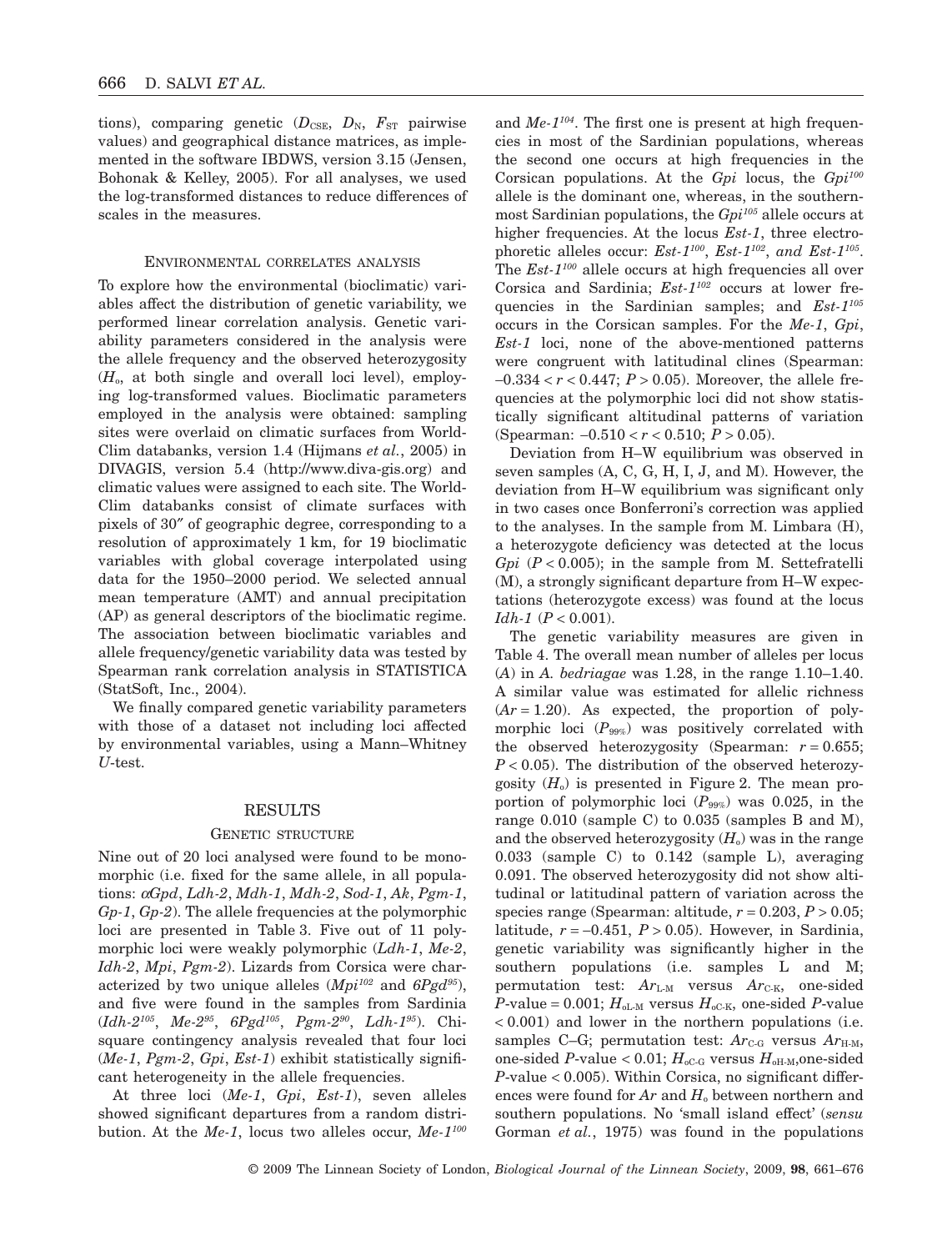Table 3. Allele frequencies at polymorphic loci in populations of Archaeolacerta bedriagae (A-M) and Iberolacerta cyreni (O) **Table 3.** Allele frequencies at polymorphic loci in populations of *Archaeolacerta bedriagae* (A–M) and *Iberolacerta cyreni* (O)

|            | $\circ$      | 1.000            | 0.000 | 0.000     | 1.000    | 0.000   | 1.000 | 0.000            | 0.000 | 0.400 | 0.600 | 0.000  | 0.000 | 0.600<br>0.400 | 0.000 | 0.200 | 0.300 | 0.300 | 0.200 | 1.000   | 0.000 | 0.000 | 0.000 | 0.000 | 1.000 | 0.000 | 1.000<br>0.000 | 0.571   | 0.429 | 1.000   | 0.000                      | 0.000 | 0.000 | 1.000<br>0.000 | 0.000 | 1.000 | 1.000   | 0.000 | 0.000            | 0.000 | 0.000 | 0.583 | 0.417           |
|------------|--------------|------------------|-------|-----------|----------|---------|-------|------------------|-------|-------|-------|--------|-------|----------------|-------|-------|-------|-------|-------|---------|-------|-------|-------|-------|-------|-------|----------------|---------|-------|---------|----------------------------|-------|-------|----------------|-------|-------|---------|-------|------------------|-------|-------|-------|-----------------|
|            | ≍            | 0.958            | 0.042 | 1.000     | 0.000    | 1.000   | 0.000 | 0.750            | 0.250 | 0.000 | 0.000 | 1.000  | 0.000 | 0.000<br>0.000 | 0.500 | 0.500 | 0.000 | 0.000 | 0.000 | 1.000   | 0.000 | 0.933 | 0.067 | 0.000 | 0.000 | 1.000 | 0.000<br>1.000 | 0.000   | 0.000 | 1.000   | 0.000                      | 0.600 | 0.400 | 0.000<br>1.000 | 0.000 | 0.000 | 0.300   | 0.700 | 0.643            | 0.357 | 0.000 | 0.000 | 0.000           |
|            | 凵            | 000              | 0.000 | 1.000     | 0.000    | 1.000   | 0.000 | 0.750            | 0.250 | 0.000 | 0.000 | 1.000  | 0.000 | 0.000<br>0.000 | 0.625 | 0.375 | 0.000 | 0.000 | 0.000 | 1.000   | 0.000 | 0.875 | 0.125 | 0.000 | 0.000 | 1.000 | 0.000<br>1.000 | 0.000   | 0.000 | 0.375   | 0.625                      | 0.833 | 0.167 | 0.000<br>1.000 | 0.000 | 0.000 | 0.375   | 0.625 | 1.000            | 0.000 | 0.000 | 0.000 | 0.000           |
|            | ĸ            | 1.000            | 0.000 | 1.000     | 0.000    | 1.000   | 0.000 | 0.375            | 0.625 | 0.000 | 0.000 | 1.000  | 0.000 | 0.000<br>0.000 | 0.643 | 0.357 | 0.000 | 0.000 | 0.000 | $1.000$ | 0.000 | 1.000 | 0.000 | 0.000 | 0.000 | 1.000 | 0.000<br>1.000 | 0.000   | 0.000 | 1.000   | 0.000                      | 0.864 | 0.136 | 0.000<br>1.000 | 0.000 | 0.000 | $1.000$ | 0.000 | 0.750            | 0.250 | 0.000 | 0.000 | 0.000           |
|            | ь            | 000              | 0.000 | 1.000     | 0.000    | 1.000   | 0.000 | 0.500            | 0.500 | 0.000 | 0.000 | 1.000  | 0.000 | 0.000<br>0.000 | 0.500 | 0.500 | 0.000 | 0.000 | 0.000 | 1.000   | 0.000 | 1.000 | 0.000 | 0.000 | 0.000 | 1.000 | 0.000<br>1.000 | 0.000   | 0.000 | 1.000   | 0.000                      | 0.667 | 0.333 | 0.000<br>1.000 | 0.000 | 0.000 | 0.857   | 0.143 | 0.500            | 0.500 | 0.000 | 0.000 | 0.000           |
|            |              | $000$ .          | 0.000 | 1.000     | 0.000    | 1.000   | 0.000 | 0.450            | 0.550 | 0.000 | 0.000 | 1.000  | 0.000 | 0.000<br>0.000 | 0.591 | 0.409 | 0.000 | 0.000 | 0.000 | 1.000   | 0.000 | 0.850 | 0.150 | 0.000 | 0.000 | 1.000 | 1.000<br>0.000 | 0.000   | 0.000 | 1.000   | 0.000                      | 0.875 | 0.125 | 0.000<br>1.000 | 0.000 | 0.000 | 1.000   | 0.000 | 0.556            | 0.389 | 0.056 | 0.000 | 0.000           |
|            | ェ            | 1.000            | 0.000 | 1.000     | 0.000    | 1.000   | 0.000 | 0.800            | 0.200 | 0.000 | 0.000 | 0.944  | 0.056 | 0.000<br>0.000 | 0.800 | 0.200 | 0.000 | 0.000 | 0.000 | 1.000   | 0.000 | 1.000 | 0.000 | 0.000 | 0.000 | 1.000 | 0.000<br>1.000 | 0.000   | 0.000 | 1.000   | 0.000                      | 0.700 | 0.300 | 0.000<br>1.000 | 0.000 | 0.000 | 0.727   | 0.273 | 0.389            | 0.556 | 0.056 | 0.000 | 0.000           |
|            | ゼ            | 000              | 0.000 | 1.000     | 0.000    | 1.000   | 0.000 | 0.750            | 0.250 | 0.000 | 0.000 | 1.000  | 0.000 | 0.000<br>0.000 | 0.700 | 0.300 | 0.000 | 0.000 | 0.000 | 0.950   | 0.050 | 1.000 | 0.000 | 0.000 | 0.000 | 1.000 | 0.000<br>1.000 | 0.000   | 0.000 | 1.000   | 0.000                      | 0.667 | 0.333 | 0.000<br>1.000 | 0.000 | 0.000 | 1.000   | 0.000 | 0.800            | 0.200 | 0.000 | 0.000 | 0.000           |
|            | 匞            | 000              | 0.000 | 1.000     | 0.000    | 1.000   | 0.000 | 0.625            | 0.375 | 0.000 | 0.000 | 0.875  | 0.125 | 0.000<br>0.000 | 1.000 | 0.000 | 0.000 | 0.000 | 0.000 | 1.000   | 0.000 | 1.000 | 0.000 | 0.000 | 0.000 | 1.000 | 0.000<br>1.000 | 0.000   | 0.000 | 1.000   | 0.000                      | 0.750 | 0.250 | 0.000<br>1.000 | 0.000 | 0.000 | 1.000   | 0.000 | 0.800            | 0.200 | 0.000 | 0.000 | 0.000           |
|            | 더            | 1.000            | 0.000 | 1.000     | 0.000    | 1.000   | 0.000 | 1.000            | 0.000 | 0.000 | 0.000 | 1.000  | 0.000 | 0.000<br>0.000 | 0.700 | 0.300 | 0.000 | 0.000 | 0.000 | 1.000   | 0.000 | 1.000 | 0.000 | 0.000 | 0.000 | 1.000 | 0.000<br>1.000 | 0.000   | 0.000 | 1.000   | 0.000                      | 1.000 | 0.000 | 0.000<br>1.000 | 0.000 | 0.000 | 1.000   | 0.000 | 0.750            | 0.250 | 0.000 | 0.000 | 0.000           |
|            | ≏            | 1.000            | 0.000 | 1.000     | 0.000    | 1.000   | 0.000 | 0.667            | 0.333 | 0.000 | 0.000 | 0.875  | 0.125 | 0.000<br>0.000 | 0.929 | 0.071 | 0.000 | 0.000 | 0.000 | 1.000   | 0.000 | 1.000 | 0.000 | 0.000 | 0.000 | 1.000 | 0.000<br>1.000 | 0.000   | 0.000 | 1.000   | 0.000                      | 0.500 | 0.500 | 0.000<br>1.000 | 0.000 | 0.000 | 1.000   | 0.000 | 0.375            | 0.625 | 0.000 | 0.000 | 0.000           |
|            | Õ            | 1.000            | 0.000 | $1.000\,$ | 0.000    | 1.000   | 0.000 | 0.833            | 0.167 | 0.000 | 0.000 | 1.000  | 0.000 | 0.000<br>0.000 | 1.000 | 0.000 | 0.000 | 0.000 | 0.000 | 1.000   | 0.000 | 1.000 | 0.000 | 0.000 | 0.000 | 1.000 | 0.000<br>1.000 | 0.000   | 0.000 | 1.000   | 0.000                      | 0.667 | 0.333 | 0.000<br>1.000 | 0.000 | 0.000 | 1.000   | 0.000 | 0.333            | 0.667 | 0.000 | 0.000 | 0.000           |
|            | $\mathbf{a}$ | 1.000            | 0.000 | 1.000     | 0.000    | 1.000   | 0.000 | 0.400            | 0.600 | 0.000 | 0.000 | 1.000  | 0.000 | 0.000<br>0.000 | 0.667 | 0.333 | 0.000 | 0.000 | 0.000 | 1.000   | 0.000 | 0.938 | 0.000 | 0.063 | 0.000 | 1.000 | 0.000<br>1.000 | 0.000   | 0.000 | 1.000   | 0.000                      | 0.900 | 0.100 | 0.000<br>0.938 | 0.063 | 0.000 | 0.594   | 0.406 | 0.786            | 0.000 | 0.214 | 0.000 | 0.000           |
| Population | ∢            | 1.000            | 0.000 | 1.000     | 0.000    | 1.000   | 0.000 | 0.409            | 0.591 | 0.000 | 0.000 | 1.000  | 0.000 | 0.000<br>0.000 | 0.500 | 0.500 | 0.000 | 0.000 | 0.000 | 1.000   | 0.000 | 1.000 | 0.000 | 0.000 | 0.000 | 1.000 | 0.000<br>1.000 | 0.000   | 0.000 | 1.000   | 0.000                      | 0.875 | 0.125 | 0.000<br>0.917 | 0.083 | 0.000 | 0.875   | 0.125 | 0.611            | 0.167 | 0.222 | 0.000 | 0.000           |
|            | Allele       | $\overline{100}$ | 95    | 100       | $\infty$ | 100     | 80    | $\overline{100}$ | 104   | 105   | $\Xi$ | 100    | 95    | 105<br>110     | 100   | 106   | 104   | 108   | 110   | 100     | 105   | 100   | 105   | 95    | 93    | 100   | 105<br>100     | 105     | 107   | 100     | $\boldsymbol{\mathcal{S}}$ | 100   | 95    | 105<br>100     | 102   | 88    | 100     | 105   | $\overline{100}$ | 102   | 105   | $\Xi$ | $\overline{18}$ |
|            | Locus        | $Ldh-1$          |       | $Mdh-1$   |          | $Mdh-2$ |       | $Me-1$           |       |       |       | $Me-2$ |       |                | Idh-1 |       |       |       |       | $Idh-2$ |       | 6Pgd  |       |       |       | Ak    |                | $Pgm-I$ |       | $Pgm-2$ |                            | Ck    |       |                | Mpi   |       | Gpi     |       | $Est-1$          |       |       |       |                 |

For geographical designation, see Fig. 1 and Table 1.

For geographical designation, see Fig. 1 and Table 1.

© 2009 The Linnean Society of London, *Biological Journal of the Linnean Society*, 2009, **98**, 661–676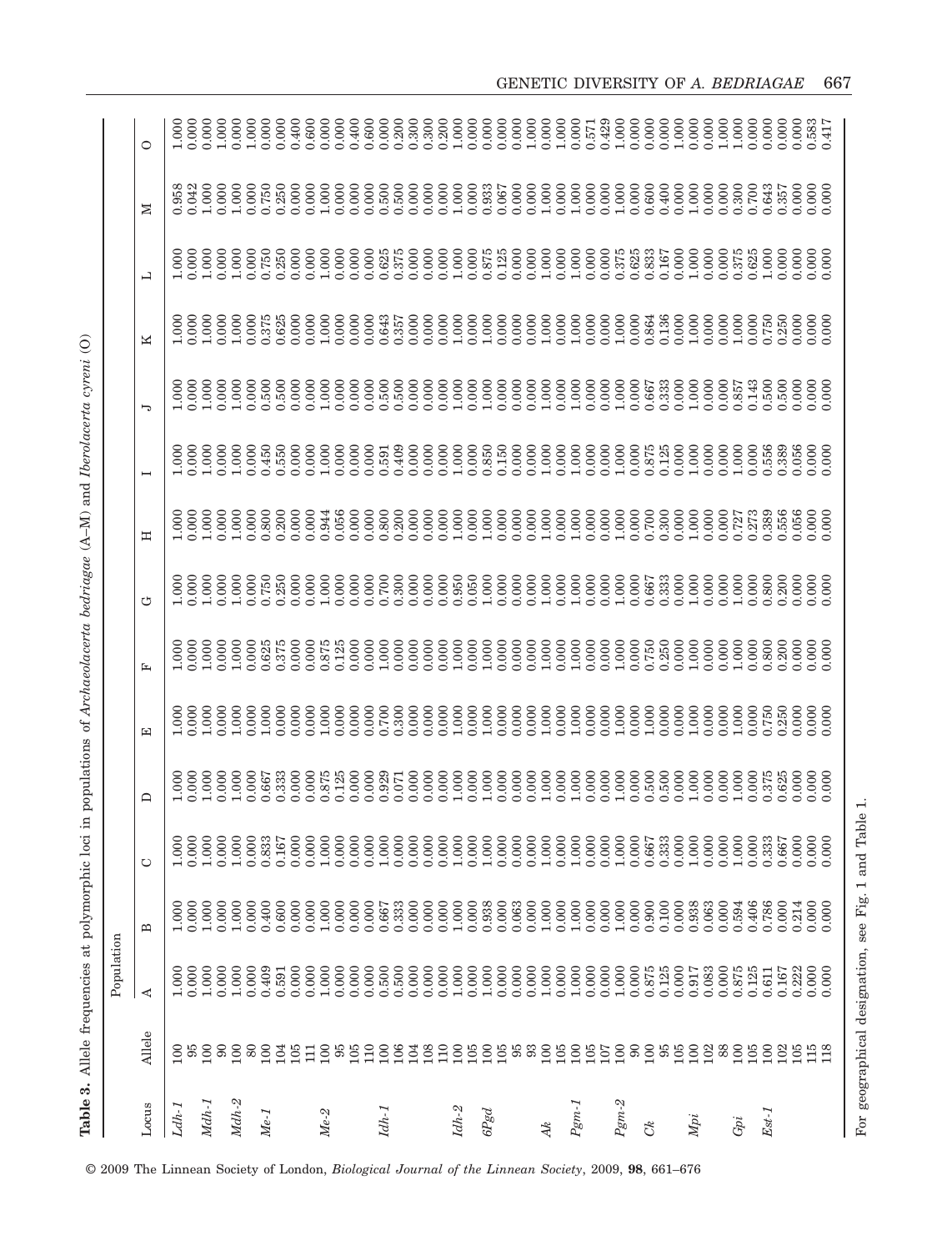|                                                                                                                                                                                                                 | Population |         |                                               |                                                                                                          |                                                                                                           |                                                                                                        |                                                                       |                                                                                                                           |                                                                                                  |                                                                                                            |                                                                                    |                                                                                          |                                                                                    |
|-----------------------------------------------------------------------------------------------------------------------------------------------------------------------------------------------------------------|------------|---------|-----------------------------------------------|----------------------------------------------------------------------------------------------------------|-----------------------------------------------------------------------------------------------------------|--------------------------------------------------------------------------------------------------------|-----------------------------------------------------------------------|---------------------------------------------------------------------------------------------------------------------------|--------------------------------------------------------------------------------------------------|------------------------------------------------------------------------------------------------------------|------------------------------------------------------------------------------------|------------------------------------------------------------------------------------------|------------------------------------------------------------------------------------|
| oarameters<br>Genetic                                                                                                                                                                                           |            |         |                                               |                                                                                                          | 더                                                                                                         | 匞                                                                                                      | Ġ                                                                     | Ξ                                                                                                                         |                                                                                                  |                                                                                                            | K                                                                                  | $\overline{a}$                                                                           | ⊠                                                                                  |
|                                                                                                                                                                                                                 | 0F 1       |         | $\frac{10}{1}$                                |                                                                                                          |                                                                                                           |                                                                                                        |                                                                       |                                                                                                                           |                                                                                                  |                                                                                                            |                                                                                    |                                                                                          |                                                                                    |
|                                                                                                                                                                                                                 | (0.10)     | (0.10)  |                                               | $\begin{array}{c} 1.30 \\ (0.10) \\ 1.10 \\ 25 \\ (0.120 \\ (0.055) \\ (0.098 \\ (0.044) \\ \end{array}$ | $\begin{array}{l} 1.10 \\ 0.10) \\ 1.04 \\ 10 \\ 0.035 \\ 0.026) \\ 0.045 \\ 0.045 \\ 0.031) \end{array}$ | $\begin{array}{c} 1.20 \\ (0.10) \\ 1.08 \\ 20 \\ 0.070 \\ (0.034) \\ 0.078 \\ (0.038) \\ \end{array}$ | $1.30$<br>$(0.10)$<br>$1.09$<br>$2.5$<br>$0.073$<br>$0.038$<br>$0.04$ | $1.40$<br>$(0.10)$<br>$1.11$<br>$30$<br>$0.057$<br>$(0.032)$<br>$0.112$<br>$(0.043)$                                      |                                                                                                  |                                                                                                            |                                                                                    | $\begin{array}{c} 1.30 \\ (0.10) \\ 1.13 \\ 30 \\ 0.142 \\ (0.056) \\ 0.135 \end{array}$ | $1.40$<br>$(0.10)$<br>$1.13$<br>$35$<br>$0.127$<br>$(0.055)$<br>$0.127$<br>$0.046$ |
|                                                                                                                                                                                                                 | 1.11       | $\Xi$   | $\begin{array}{c} (0.10) \\ 1.07 \end{array}$ |                                                                                                          |                                                                                                           |                                                                                                        |                                                                       |                                                                                                                           |                                                                                                  |                                                                                                            |                                                                                    |                                                                                          |                                                                                    |
| $P_{\rm sgs}$                                                                                                                                                                                                   |            |         |                                               |                                                                                                          |                                                                                                           |                                                                                                        |                                                                       |                                                                                                                           |                                                                                                  |                                                                                                            |                                                                                    |                                                                                          |                                                                                    |
|                                                                                                                                                                                                                 | 0.118      | 0.102   | 0.033                                         |                                                                                                          |                                                                                                           |                                                                                                        |                                                                       |                                                                                                                           |                                                                                                  |                                                                                                            |                                                                                    |                                                                                          |                                                                                    |
|                                                                                                                                                                                                                 | (0.053)    | (0.037) | (0.033)                                       |                                                                                                          |                                                                                                           |                                                                                                        |                                                                       |                                                                                                                           |                                                                                                  |                                                                                                            |                                                                                    |                                                                                          |                                                                                    |
|                                                                                                                                                                                                                 | 0.112      | 0.113   | 0.066                                         |                                                                                                          |                                                                                                           |                                                                                                        |                                                                       |                                                                                                                           |                                                                                                  |                                                                                                            |                                                                                    |                                                                                          |                                                                                    |
|                                                                                                                                                                                                                 | (0.045)    | (150.0) | (0.037)                                       |                                                                                                          |                                                                                                           |                                                                                                        |                                                                       |                                                                                                                           | $\begin{array}{c} 1.30 \\ 0.10) \\ 1.11 \\ 25 \\ 0.094 \\ 0.046) \\ 0.106 \\ 0.045) \end{array}$ | $\begin{array}{c} 1.30 \\ (0.10) \\ 1.12 \\ 25 \\ (0.057) \\ (0.057) \\ (0.051) \\ (0.051) \\ \end{array}$ | $1.20$<br>$(0.10)$<br>$1.09$<br>$20$<br>$0.087$<br>$0.044)$<br>$0.089$<br>$0.042)$ | (0.049)                                                                                  |                                                                                    |
| heterozygosity per locus; H <sub>8</sub> , Nei's (1978) unbiased estimate of expected mean heterozygosity per locus. Standard errors are given in parenthesis.<br>A, mean number of alleles per locus; Ar, mean |            |         |                                               |                                                                                                          |                                                                                                           |                                                                                                        |                                                                       | number of alleles independent of sample size per locus; $P_{sys}$ , proportion of polymorphic loci; $H_o$ , observed mean |                                                                                                  |                                                                                                            |                                                                                    |                                                                                          |                                                                                    |

from La Maddalena and Caprera islands (permutation test:  $Ar_{\text{C-D}}$  versus  $Ar_{\text{E-M}}$ , one-sided *P*-value > 0.05;  $H_{\text{oC-D}}$  versus  $H_{\text{oE-M}}$ , one-sided *P*-value > 0.05).

Three (i.e. *Gpi*, *Pgm-2*, and *Est-1*) of the 11 variable loci showed a significant value for  $F_{ST}$ . The  $Gpi$  locus shows significant differences in allele frequencies when comparing populations from southern Sardinia (samples L and M) with the other populations (samples A–K). At the *Pgm-2* locus, the population from M. Genis (southern Sardinia, sample L) is characterized by a private allele (*Pgm-295*). The *Est-1* locus is characterized by alleles occurring at different frequencies in the Corsican and Sardinian populations. The mean  $F_{ST}$  value is 0.172, in the range 0.036 (*Ldh-1* locus) to 0.381 (*Gpi* locus). The average  $F_{\text{IS}}$ value is 0.033. There was no evidence of genotypic disequilibrium between any pair of loci.

The values of genetic distance between populations of *A. bedriagae* are given in Table 5. Low levels of genetic differentiation were found in *A. bedriagae*, with Nei's *D* in the range 0.003 (sample I versus K) to  $0.082$  (sample D versus L), with a mean  $\pm$  SD genetic distance of  $0.027 \pm 0.017$ . The mean  $\pm$  SD value of Nei's *D* between Corsican and Sardinian populations was  $0.026 \pm 0.013$ . The estimate of the evolutionary divergence time among *A. bedriagae* populations would place the origin of their geographical isolation in the Late Pleistocene [95 000–265 000 years ago, respectively, with Nei's (1975) and Sarich's (1977) calibration]. This estimate is based on neutral loci, and thus excluding the *Idh-1* locus from the dataset, becaase this locus would likely violate neutrality assumptions (see below).

The genetic relationships among populations are shown in the phenogram in Figure 3. The NJ tree showed that genetic variation is distributed into three geographically congruent groups. The first subcluster includes the populations from southern Sardinia (samples L and M), the second one the populations from Corsica (samples A and B) and the third one the populations from central and northern Sardinia (samples C–K) with the northern one (samples C–G) organized in a subgroup. The NJ tree depicted in Figure 3 has equivalent topology of those obtained from a distance matrix produced, excluding from the analysis (1) the *Idh-1* locus (likely not neutral, see below) or (2) *Iberolacerta* data. However, the nodes of the NJ trees showed a lack of bootstrap support after 1000 replicates. The differences among  $F_{ST}$  values found in these three groups (ranging from 0.029 for the Central Sardinian group to 0.112 for the North Sardinian group) were not significant after 10 000 permutations.

A slight but significant correlation was found between genetic distance measures  $(D_{N}, D_{\text{CSE}},$  $F_{ST}$  pairwise values) and geographical distance

**Table 4.**

Genetic variability parameters in populations of *Archaeolacerta bedriagae*

Table 4. Genetic variability parameters in populations of Archaeolacerta bedriagae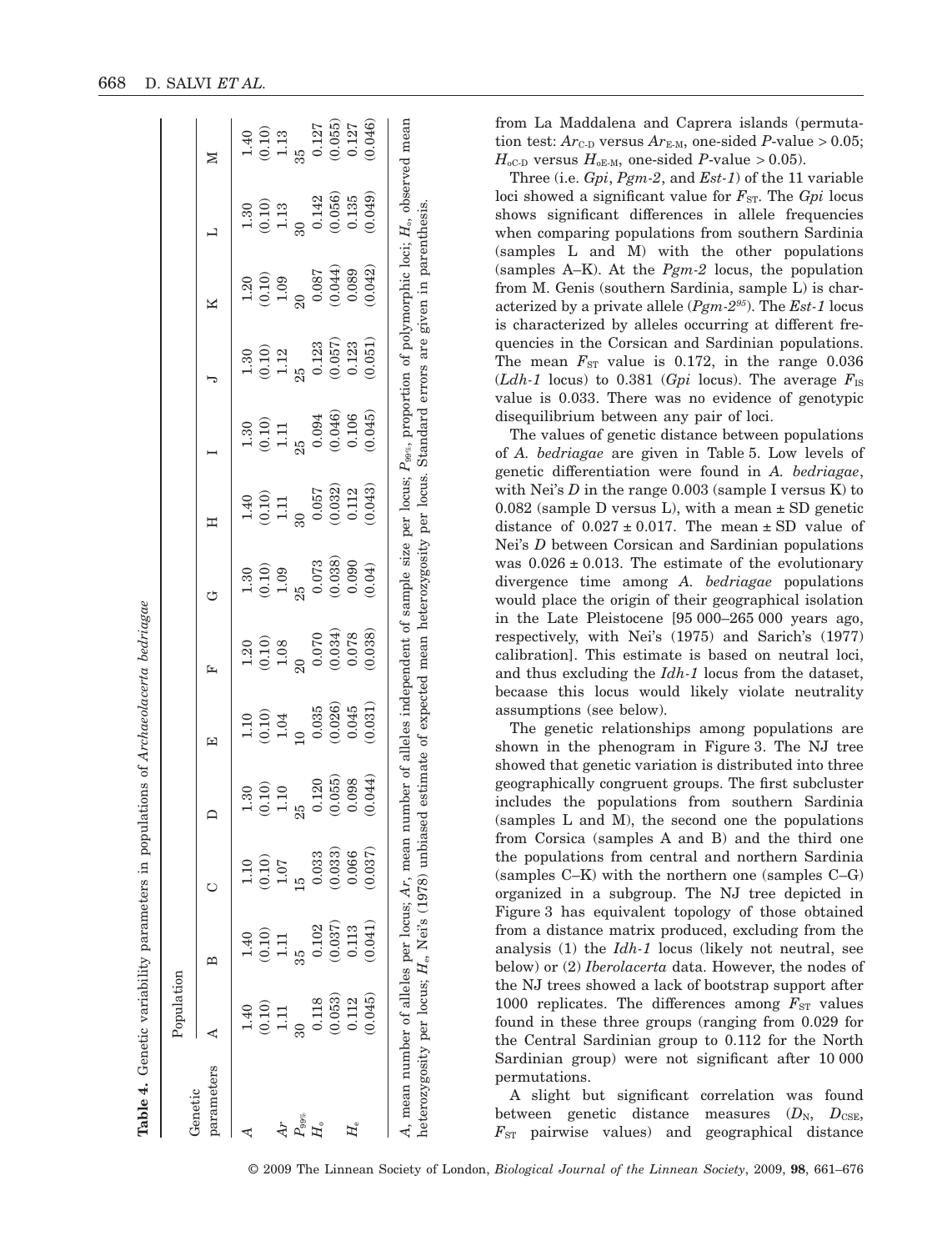

**Figure 2.** Observed heterozygosity in populations of *Archaeolacerta bedriagae*; a complete black pie would represent  $H_0 = 15\%$ ; a complete white pie would represent  $H_0 = 0\%$ .

(0.254 < *r* < 0.381; *P* < 0.05). To take into account ancient differentiation as a result of long-term historical divergence, and to test whether the spatial structure in genetic distances is fully additive across populations, we applied the Mantel test without the

most differentiated population groups from southern Sardinia (M. Genis and M. Settefratelli, samples L and M) *sensu* Telles & Diniz-Filho (2005). In this case, we did not find any significant association  $(0.088 < r < 0.198; P > 0.05)$ .

© 2009 The Linnean Society of London, *Biological Journal of the Linnean Society*, 2009, **98**, 661–676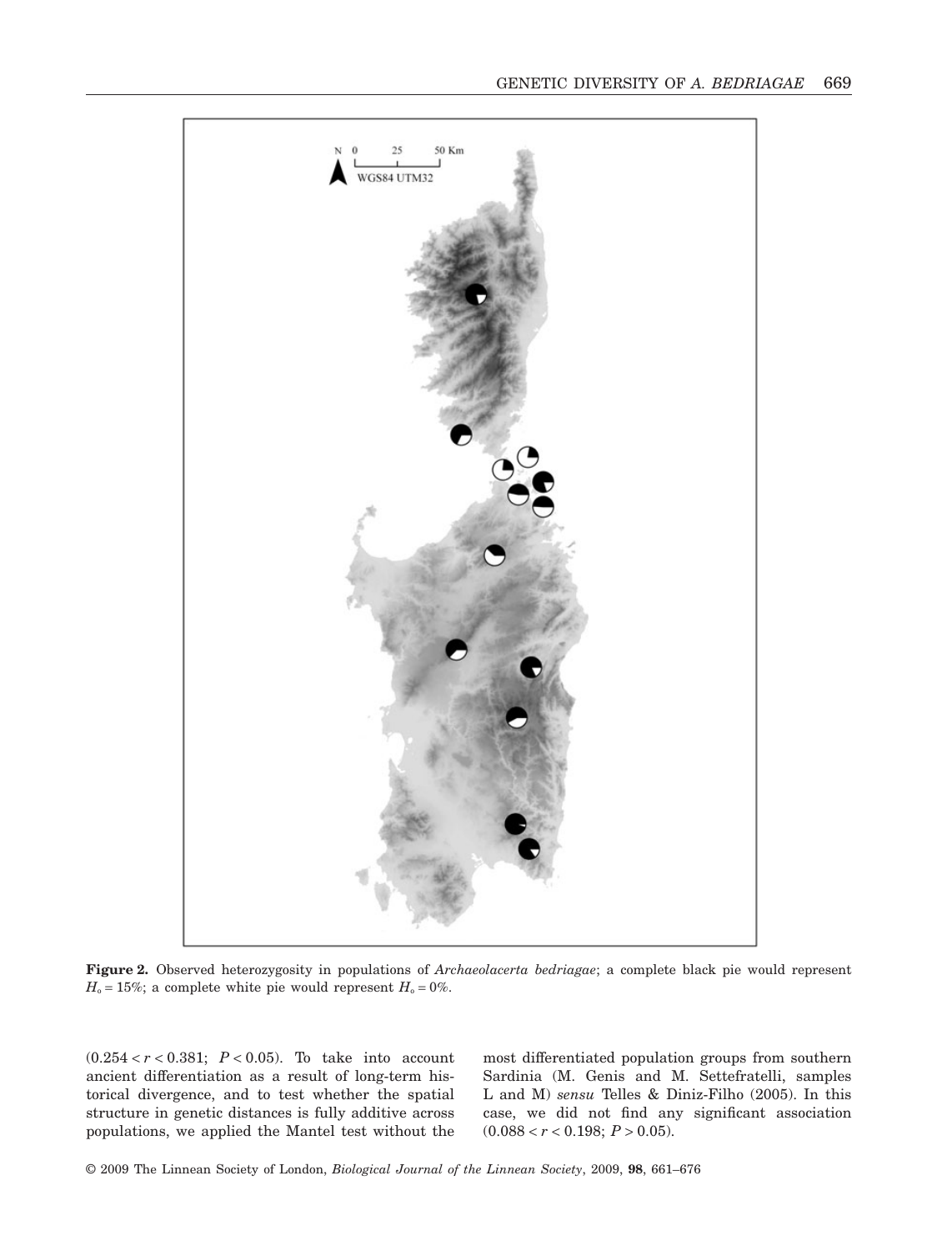|              | A     | B                        | C     | D                        | E     | $\mathbf F$              | G                        | H                 | I                 | J                        | Κ                 | L                        | М                        | $\Omega$                 |
|--------------|-------|--------------------------|-------|--------------------------|-------|--------------------------|--------------------------|-------------------|-------------------|--------------------------|-------------------|--------------------------|--------------------------|--------------------------|
| A            |       | 0.088                    | 0.174 | 0.159                    | 0.165 | 0.158                    | 0.122                    | 0.118             | 0.099             | 0.098                    | 0.098             | 0.194                    | 0.147                    | 0.660                    |
| B            | 0.008 | $\overline{\phantom{0}}$ | 0.212 | 0.203                    | 0.196 | 0.179                    | 0.160                    | 0.152             | 0.156             | 0.149                    | 0.146             | 0.171                    | 0.155                    | 0.667                    |
| C            | 0.038 | 0.048                    |       | 0.074                    | 0.146 | 0.093                    | 0.113                    | 0.113             | 0.140             | 0.135                    | 0.133             | 0.246                    | 0.186                    | 0.668                    |
| D            | 0.033 | 0.045                    | 0.004 | $\overline{\phantom{0}}$ | 0.164 | 0.083                    | 0.102                    | 0.098             | 0.126             | 0.111                    | 0.116             | 0.241                    | 0.174                    | 0.664                    |
| Е            | 0.025 | 0.032                    | 0.021 | 0.031                    | —     | 0.152                    | 0.118                    | 0.148             | 0.145             | 0.157                    | 0.137             | 0.220                    | 0.190                    | 0.660                    |
| F            | 0.022 | 0.023                    | 0.015 | 0.014                    | 0.016 | $\overline{\phantom{m}}$ | 0.104                    | 0.126             | 0.136             | 0.142                    | 0.112             | 0.224                    | 0.191                    | 0.668                    |
| G            | 0.015 | 0.022                    | 0.017 | 0.016                    | 0.009 | 0.007                    | $\overline{\phantom{0}}$ | 0.114             | 0.100             | 0.091                    | 0.073             | 0.201                    | 0.152                    | 0.661                    |
| Η            | 0.024 | 0.028                    | 0.007 | 0.009                    | 0.017 | 0.016                    | 0.013                    | $\qquad \qquad -$ | 0.125             | 0.085                    | 0.127             | 0.197                    | 0.109                    | 0.666                    |
| $\mathbf{I}$ | 0.005 | 0.017                    | 0.024 | 0.021                    | 0.020 | 0.016                    | 0.012                    | 0.018             | $\qquad \qquad -$ | 0.095                    | 0.071             | 0.209                    | 0.158                    | 0.659                    |
| J            | 0.008 | 0.020                    | 0.022 | 0.016                    | 0.026 | 0.022                    | 0.012                    | 0.012             | 0.006             | $\overline{\phantom{m}}$ | 0.079             | 0.195                    | 0.106                    | 0.660                    |
| Κ            | 0.004 | 0.013                    | 0.030 | 0.025                    | 0.022 | 0.012                    | 0.010                    | 0.023             | 0.003             | 0.009                    | $\qquad \qquad -$ | 0.206                    | 0.162                    | 0.660                    |
| L            | 0.053 | 0.036                    | 0.080 | 0.082                    | 0.052 | 0.057                    | 0.049                    | 0.053             | 0.061             | 0.058                    | 0.057             | $\overline{\phantom{m}}$ | 0.163                    | 0.683                    |
| М            | 0.033 | 0.025                    | 0.047 | 0.045                    | 0.042 | 0.046                    | 0.032                    | 0.020             | 0.039             | 0.023                    | 0.042             | 0.035                    | $\overline{\phantom{0}}$ | 0.672                    |
| $\Omega$     | 0.673 | 0.708                    | 0.697 | 0.679                    | 0.700 | 0.691                    | 0.682                    | 0.697             | 0.665             | 0.673                    | 0.679             | 0.806                    | 0.736                    | $\overline{\phantom{m}}$ |

**Table 5.** Genetic distances among populations of *Archaeolacerta bedriagae* (A–M) and *Iberolacerta cyreni* (O)

Below the diagonal: Nei's (1972) standard genetic distance; above the diagonal: Cavalli-Sforza & Edwards (1967) chord distance.





**Figure 3.** Neighbour-joining tree phenogram of 13 populations of *Archaeolacerta bedriagae*, based on Cavalli-Sforza & Edwards (1967) chord distances (for geographic origin of populations, see Fig. 1 and Table 1).

## ENVIRONMENTAL CORRELATES OF GENIC VARIATION

Because AMT and AP values showed a strong negative autocorrelation (Spearman:  $r = -0.900$ ;  $P < 0.001$ ), we used a principal component analysis (PCA) to reduce them to a single 'bioclimatic' component, whose scores were used in correlation analyses. Variables were standardized to the same relative scales by calculating z-scores (Gotelli & Ellison, 2004). PCA extracted one component, which accounted for 96% of total variance, and was positively related to AMT (factor

loading = 0.98) and negatively related to AP (factor loading  $= -0.98$ ). A statistically highly significant correlation between bioclimatic scores and allele frequencies was found at the locus *Idh-1*. The frequencies of the *Idh-1106* allele were negatively related to 'bioclimatic' component and, conversely, the frequencies of the *Idh-1100* allele were positively related to 'bioclimatic' component (Spearman:  $r = \pm 0.684$ ;  $P < 0.01$ ). The distribution of single-locus heterozygosity in relation to bioclimatic factors was also tested. Also in this case, the observed heterozygosity at the *Idh-1* locus showed a distribution pattern clearly correlated to bioclimatic conditions, being negatively related to 'bioclimatic' component (Spearman:  $r = -0.657$ ;  $P < 0.05$ ). Moreover, the heterozygosity at this locus appears to reflect both altitudinal and latitudinal patterns of variation (Spearman: altitude,  $r = 0.554$ ,  $P < 0.05$ ; latitude,  $r = -0.596$ ,  $P < 0.05$ ).

The exclusion of this locus from the dataset does not affect the results of the genetic variability and the NJ tree topology. Indeed, the genetic variability estimates from the dataset without the *Idh-1* locus are not statistically different from those obtained with the original dataset (Mann-Whitney:  $A: U = 0$ ,  $P > 0.05$ ;  $P_{99\%}$ :  $U = 70$ ,  $P > 0.05$ ;  $H_o$ :  $U = 0$ ,  $P > 0.05$ ;  $H_e$ :  $U = 0, P > 0.05$ . Moreover the topology of the NJ tree produced with distance matrices computed from the dataset without the *Idh-1* locus reveals only one slight difference at a terminal branch with respect to the tree topology shown in Figure 2.

# DISCUSSION

*Archaeolacerta bedriagae* shows a genetic structure characterized by relatively high level of polymorphism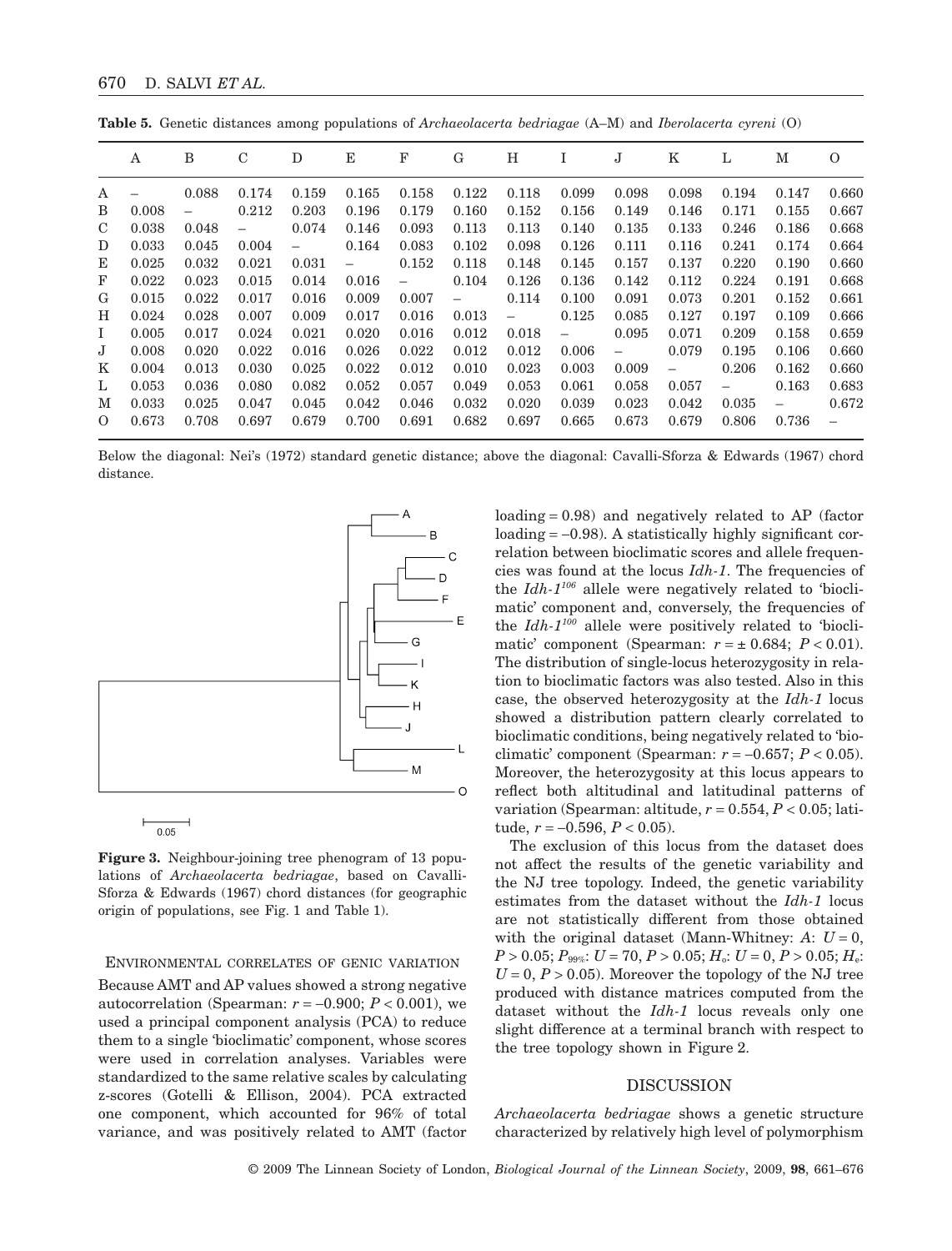and low differentiation among populations. These patterns are evident when analysing the genetic variability parameters. The observed heterozygosity found in *A. bedriagae*  $(H_0 = 0.092)$  is higher than the average values (but included within the range) calculated for 17 species of lacertid lizards belonging to the same tribe of *A. bedriagae* (i.e. Lacertini Oppel, 1811) (*H*<sup>o</sup> = 0.059; Gorman *et al.*, 1975; Cirer & Guillaume, 1986; Busack, 1987; Capula, 1994a, 1996, 1997, 2004; Fu *et al.*, 1995; MacCulloch *et al.*, 1995, 1997; Brehm *et al.*, 2001; Almeida *et al.*, 2002; Capula & Ceccarelli, 2003). The average observed heterozygosity of Corsican populations is similar to that of Sardinian populations. On the other hand, significant differences were found among Sardinian populations, with the southern populations being more variable than the northern ones. No 'small island effect' (*sensu* Gorman *et al.*, 1975) was found in the populations from Sardinian satellite islands (La Maddalena and Caprera, samples C and D, respectively). However, it should be noted that the populations from northern Sardinia showed the lowest levels of polymorphism and heterozygosity. This would indicate a severe reduction of genetic variability in the whole Gallura area (northern Sardinia), probably due to genetic drift phenomena.

*Archaeolacerta bedriagae* is characterized by low levels of genetic structuring. The estimated standardized variance in gene frequency for the total sample  $(F_{ST} = 0.172)$  indicates that gene diversity among populations accounts for less than 20% of the overall genetic variation observed in *A. bedriagae.* This value is lower than that estimated in another lacertid lizards endemic to Corsica and Sardinia ( $F_{ST} = 0.460$ for *P. tiliguerta*; Capula (1996).  $F_{\text{IS}}$  values are low, presumably because H–W proportions are maintained within populations by random mating. Genetic distance estimates and cluster analysis show that *A. bedriagae* populations group into three geographically coherent assemblages: (1) southern Sardinia, (2) central and northern Sardinia, and (3) Corsica. The slight differentiation between the groups and the limited number of possible different resamples typically allowed by allozyme data (Van Dongen, 1995) may account for the lack of bootstrap support of these groups. However, this would suggest caution when drawing any conclusions based on these groups and their relationships.

Intraspecific genetic differentiation was relatively low compared with the sympatric lizard *P. tiliguerta* (Nei's *D* in the range 0.003–0.199, averaging 0.071; Capula, 1996) and similar to those found in other species inhabiting Mediterranean islands (Capula, 1994a, 2004). The low level of genetic differentiation found among populations indicates that there is no evidence of interruption or restriction of gene flow within *A. bedriagae.*

The distribution pattern of *A. bedriagae* is highly fragmented, especially on Sardinia (Delaugerre & Cheylan, 1992; Bombi & Vignoli, 2004) where four sub-ranges have been identified to date (Fig. 1). These sub-ranges are characterized by peculiar bioclimatic conditions (Bombi *et al.*, 2009b) and occurrence of suitable rocky habitats (Bombi *et al.*, 2009a). Genetic data would suggest a recent or very recent geographic fragmentation of populations. An approximate estimate of the evolutionary divergence time would place the origin of geographical isolation of populations in the Late Pleistocene. Palaeogeographic data are in accordance with this estimate, thus indicating that the observed genetic differentiation among population groups could be the result of range fragmentation produced by late Pleistocene geological events. Sardinia, Corsica, and other small satellite islands (e.g. La Maddalena) were linked to each other until the last phase of the Würmian glacial period (Lambeck *et al.*, 2004). Subsequently, they were physically separated by sea channels resulting from marine ingression. Late Pleistocene events were probably responsible for dramatic changes in bioclimatic regimes and vegetational conditions, and this most likely accounted for the current fragmented distribution pattern of *A. bedriagae* on Sardinia.

The allele frequencies do not show latitudinal or altitudinal clines, thus indicating that, in *A. bedriagae*, genetic diversity does not reflect any geographic pattern. By comparing genetic and geographic distance matrices, we observed a slight spatial structure in genetic distances. Nevertheless, before interpreting these results as an outcome of isolation-by distance processes (IBD), it is necessary to take into account the relative importance of several factors involved in the structuring of genetic distances. In particular, a correlation between genetic divergence and geographic distances could be produced by IBD process as a result of contemporary balance between local genetic drift and geographically mediated gene flow, but also by a long-term historical divergence among groups of populations (Telles & Diniz-Filho, 2005). The major differentiation found among *A. bedriagae* populations is structured in geographic space between the southernmost Sardinian populations (M. Genis and M. Settefratelli, samples L and M) and the others. The application of separate Mantel tests would suggest an ancient differentiation of the southernmost Sardinian populations as a result of longterm historical divergence, with a possible historical barrier, rather than a pattern produced by an IBD process.

The results obtained in the present study clearly show a correlation between allele frequencies at the *Idh-1* locus and some environmental variables. The frequency of the *Idh-1106* allele is negatively corre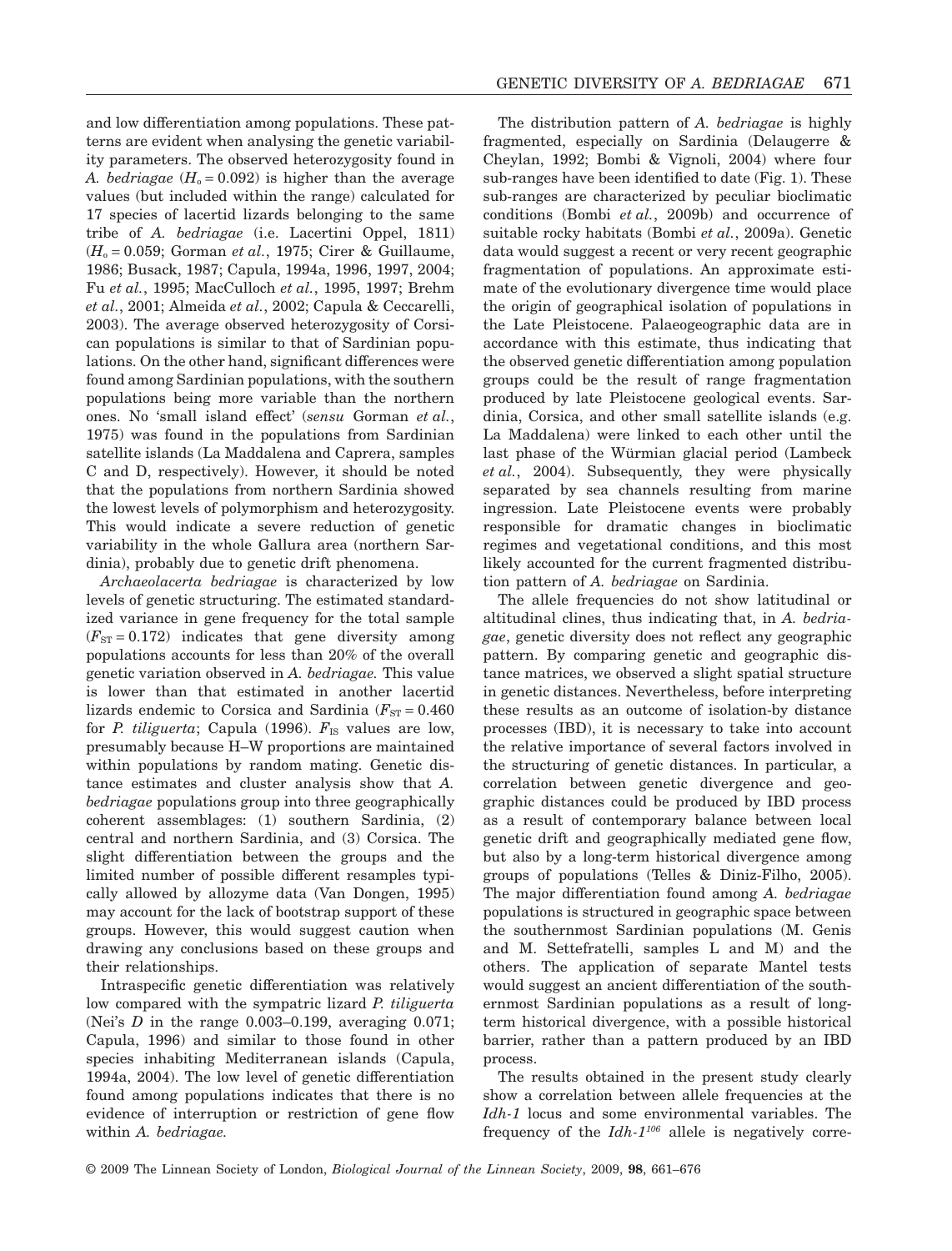lated with annual mean temperature, and positively correlated with annual precipitation. The same pattern of correlation was found for the observed heterozygosity  $(H_0)$  at the *Idh-1* locus. These data clearly indicate that this locus is not neutral in *A*. *bedriagae*, as also suggested by the highly significant departure from H–W equilibrium at this locus. It must be noted that similar evidence was also reported in *P. tiliguerta*, which is another lacertid lizard endemic to Corsica and Sardinia. In this species, the frequency of the allele *Idh-1108* decreases towards the northern part of the species range in the direction of both increasing rainfall and decreasing temperature (Capula, 1996). Moreover, in *P. tiliguerta*, the observed heterozygosity  $(H<sub>o</sub>)$  decreases in the direction of arid bioclimatic regimes (decreasing rainfall and increasing temperature). Climatic selection for allozyme loci was detected in other species (Hedrick, Ginevan & Ewing, 1976). Regarding lizards, Nevo (1978) found that allozymic variation at seven loci (including *Idh-1*) was significantly correlated with climatic variables (water availability and temperature). However, examining the association of genetic variation with discrete environmental heterogeneity, it is important to consider that, when populations are sampled over space, a clinal pattern in one or more loci is often recovered that correlates with some environmental parameters such as rainfall and temperature (Hedrick *et al.*, 1976; Hedrick, 1986). Although such an association may indicate adaptation to certain environment and would thus be the consequence of selection, the same pattern of variation could be moulded by stochastic processes producing an apparent clinal distribution of alleles or possibly be the by-product of species history and population structure. A single cline could rise from stochastic events, such as genetic drift. A clinal pattern common to several loci could result from secondary contact of two differentiated populations units (Nichols & Hewitt, 1994), so that the specific frequencies of both units would be maintained along the extreme edges of the distribution range, whereas, in the hybrid zone, an intermediary allele frequency would be found (Lobo, Del Lama & Mestriner, 1989). Although, in *P. tiliguerta*, Capula (1996) observed a clinal distribution of *Idh-1* alleles, we did not observe clinal variation at any locus in *A. bedriagae*. Thus, in this species, the association of *Idh-1* allele frequencies with bioclimatic parameters is not likely to be misled by stochastic or historical processes affecting the geographic pattern of variation of this locus.

The pattern of variation of the *Idh-1* alleles noted in *A. bedriagae* and *P. tiliguerta* is of course worthy of attention, and, besides other possible causes, would comprise evidence of natural selection processes in action, such as adaptation to local bioclimatic

regimes. This hypothesis is supported by: (1) the strong correlation of allele frequency and heterozygosity at this locus with bioclimatic parameters (i.e. that is not hauled by a clinal pattern of variation); (2) the highly significant departure of genotypic frequency at the *Idh-1* locus from H–W equilibrium expectations; and (3) the correlated pattern of allozymic variation and bioclimatic correlates observed at the *Idh-1* locus in the lizard *P. tiliguerta* (co-occurring with *A. bedriagae* in Corsica and Sardinia). Selection could operate directly on the *Idh-1* locus or indirectly through selection for a linked locus (hitchhiking phenomenon). Discerning between these two processes would require the identification of functional differences among *Idh-1* allozymes and tests of individual fitness under different bioclimatic regimes (Feder & Watt, 1992). Although these studies could provide a compelling evidence of the occurrence of selection, such tests are difficult in that they require long-term studies (Watt, 1991) and it is not always achievable, as in this case, to set controlled environmental conditions. For this reason, although several studies have indicated the potential adaptive significance of allozyme variation through identification of selection of allozyme variants (Eanes, 1999), only a minority have attempted to demonstrate a cause–effect relationship between allozyme variants and natural selection by examining functional differences among allozymes and individual fitness in an appropriate ecological context (Mitton, 1997). Alternatively, the identification of correlated patterns of geographic allozyme variation in sympatric species could provide useful insights into their evolution. Correlated patterns of geographic change in closely-related species can result from the action of a common agent of natural selection. When parallel variation occurs at homologous enzyme loci, it has often been claimed as evidence for natural selection, even when a cause– effect relationship is not known (Clarke, 1975; Varvio-Aho & Pamilo, 1982). Several studies have adopted this approach to infer the action of selection on enzyme loci in sympatric species (Johnson, 1974; Harrison, 1977; Gill, 1981; Anderson & Oakeshott, 1984).

Although further investigations are needed to allow firm conclusions to be made, the evidence concerning the parallel variation at the *Idh-1* locus in *A. bedriagae* and *P. tiliguerta* suggests a key role of selective agents such as local bioclimatic regimes on allozyme polymorphism in these two Corso–Sardinian lacertids.

# ACKNOWLEDGEMENTS

We are sincerely grateful to Valentina Bordoni, Manuela D'Amen, and Leonardo Vignoli for their assistance in the fieldwork; to Godfrey C. Akani for the improvement of the English; and to Miguel A.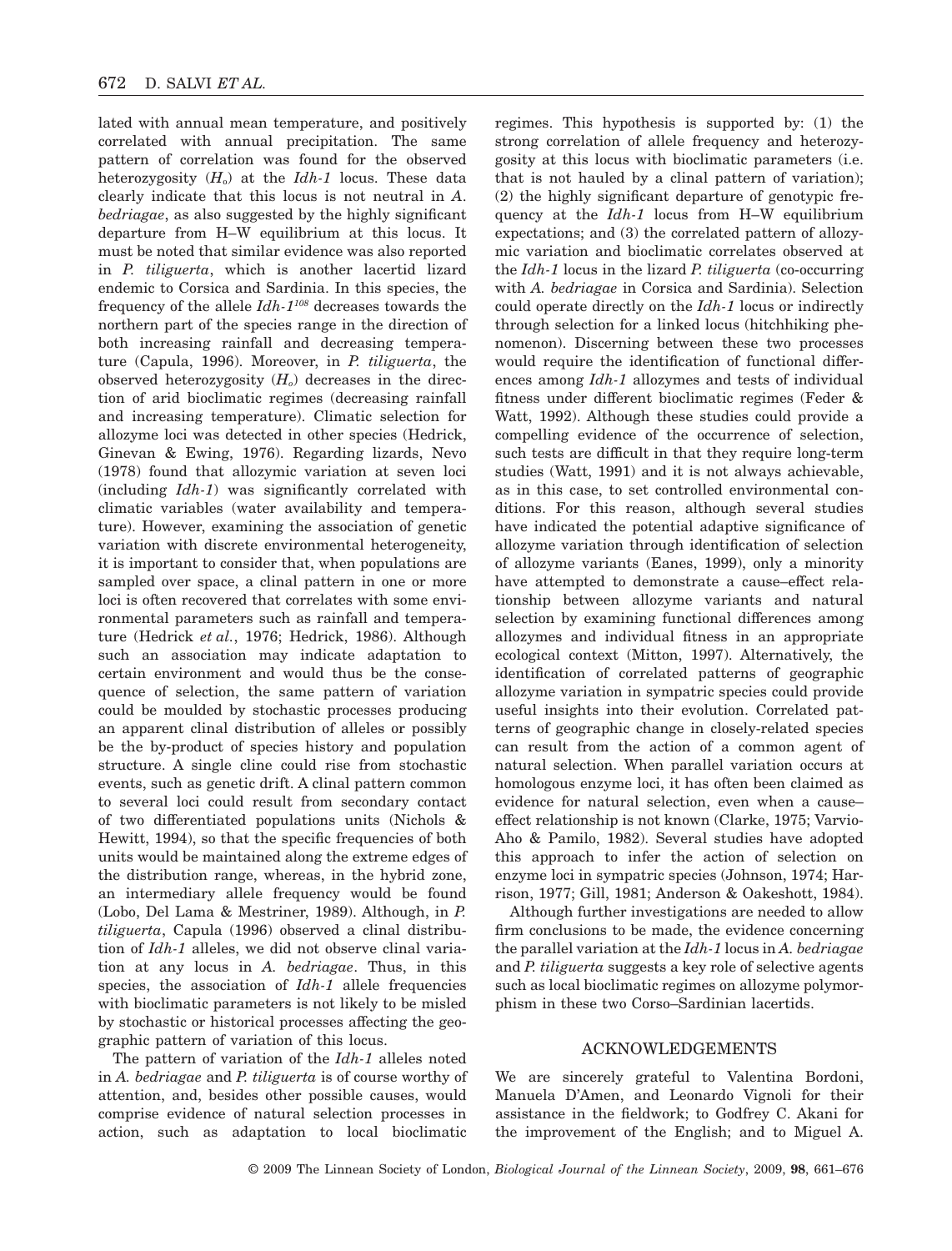Carretero, Mario Garcìa-Parìs, D. James Harris, Luca Luiselli and Paolo Mariottini and Marco Oliverio for helpful suggestions. We wish to thank Achille Casale (Sassari University) and the 'Ente Foreste della Sardegna' for logistic support in Sardinina and Marco A. Zuffi for carrying out sampling in Corsica. Lizards were captured under pemits from: the Italian Ministry of Environment DPN/2D/2003/2267, the Interreg II and III project – Corsica-Tuscany (province of Livorno and University of Pisa partnership), and the Consejeria de Medio Ambiente de la Comunidad de Madrid (BIOD-IBERIA project). This paper is part of the project 'Zoogeography of Mediterranean–southern African disjunct distributions by a multimethod approach' (grants from 'Ministero dell'Istruzione, dell'Università e della Ricerca', coordinator Marco A. Bologna, no. 2004057217).

## REFERENCES

- **Almeida AP, Rosa HD, Paulo OS, Crespo EG. 2002.** Genetic differentiation of populations of Iberian rock-lizards *Iberolacerta (Iberolacerta) sensu* Arribas (1999). *Journal of Zoological Systematics and Evolutionary Research* **40:** 57–65.
- **Alvarez W. 1972.** Rotation of the Corsica-Sardinia microplate. *Nature* **235:** 103–105.
- **Alvarez W, Franks FG, Nairn AEM. 1973.** Paleomagnetism of Plio-Pleistocene basalts from N-W Sardinia. *Nature* **243:**  $10-11$ .
- **Anderson PR, Oakeshott JG. 1984.** Parallel geographic patterns of allozyme variation in two sibling *Drosophila* species. *Nature* **308:** 729–731.
- **Arnold EN. 1989.** Towards a phylogeny and biogeography of the Lacertidae: relationships within an Old-World family of lizards derived from morphology. *Bulletin of the British Museum of Natural History (Zoology)* **55:** 209–257.
- **Arnold EN, Arribas O, Carranza S. 2007.** Systematics of the Palaearctic and Oriental lizard tribe Lacertini (Squamata: Lacertidae: Lacertinae), with descriptions of eight new genera. *Zootaxa* **1430:** 1–86.
- **Arribas O. 1999.** Phylogeny and relationships of the mountain lizards of Europe and Near East (*Archaeolacerta* Mertens, 1921, sensu lato) and their relationships among the Eurasian lacertid radiation. *Russian Journal of Herpetology* **6:** 1–22.
- **Ayala FJ, Powell JR, Tracey ML, Mourão CA, Pérez-Salas S. 1972.** Enzyme variability in the *Drosophila willistoni* group. IV. Genic variation in natural populations of *Drosophila willistoni*. *Genetics* **70:** 113–139.
- **Barton NH. 1996.** Natural selection and random genetic drift as causes of evolution on islands. *Philosophical Transactions: Biological Sciences* **351:** 785–794.
- **Barton NH, Charlesworth B. 1984.** Genetic revolutions, founder effects, and speciation. *Annual Review of Ecology and Systematics* **15:** 133–164.

**Bombi P, Salvi D, Luiselli L, Bologna MA. 2009a.** Model-

ling correlates of microhabitat use of two sympatric lizards: a model selection approach. *Animal Biology* **59:** 1–21.

- **Bombi P, Salvi D, Vignoli L, Bologna MA. 2009b.** Modelling Bedriaga'S Rock Lizard Distribution: an ensemble approach. *Amphibia-Reptilia* **30:** 413–424.
- **Bombi P, Vignoli L. 2004.** Distribution, ecology and conservation of Archaeolacerta bedriagae in Sardinia (Reptilia, Lacertidae). *Italian Journal of Zoology* **71** (Suppl. 1)**:** 135– 144.
- **Brehm A, Khadem M, Jesus J, Andrade P, Vicente L. 2001.** Lack of congruence between morphometric evolution and genetic differentiation suggests a recent dispersal and local habitat adaptation of the Madeiran lizard *Lacerta dugesii*. *Genetics, Selection, Evolution* **33:** 671–685.
- **Brewer GC, Sing CF. 1970.** *An introduction to isozyme techniques*. New York, NY: Academic Press.
- **Brown RP, Terrasa B, Pérez-Mellado V, Castro JA, Hoskisson PA, Picornell A, Ramon MM. 2008.** Bayesian estimation of post-Messinian divergence times in Balearic Island lizards. *Molecular Phylogenetics and Evolution* **48:** 350–358.
- **Brown RP, Thorpe RS, Baez M. 1991.** Parallel withinisland evolution in lizards on neighbouring islands. *Nature* **352:** 60–62.
- **Busack D. 1987.** Morphological and biochemical differentiation in Spanish and Moroccan populations of the lizard, *Lacerta Lepida*. *Journal of Herpetology* **21:** 277–284.
- **Caccone A, Milinkovitch MC, Sbordoni V, Powell JR. 1997.** Mitochondrial DNA rates and biogeography in European newts genus *Euproctus*. *Systematic Biology* **46:** 126– 144.
- **Capula M. 1994a.** Genetic variation and differentiation in the lizard, *Podarcis wagleriana* (Reptilia: Lacertidae). *Biological Journal of the Linnean Society* **52:** 177–196.
- **Capula M. 1994b.** Evolutionary relationships of *Podarcis* lizards from Sicily and the Maltese Islands. *Journal of Zoological Systematics and Evolutionary Research* **32:** 180– 192.
- **Capula M. 1996.** Evolutionary genetics of the insular lacertid lizard *Podarcis tiliguerta*: genetic structure and population heterogeneity in a geographically fragmented species. *Heredity* **77:** 518–529.
- **Capula M. 1997.** High genetic variability in insular populations of the lacertid lizard *Podarcis muralis*. *Biochemical Systematics and Ecology* **25:** 411–417.
- **Capula M. 2004.** Low genetic variation in a critically endangered Mediterranean lacertid lizard: conservation concerns for *Podarcis raffonei*. *Italian Journal of Zoology* **71** (Suppl. 1)**:** 161–166.
- **Capula M, Ceccarelli A. 2003.** Distribution on genetic variation and taxonomy of insular and mainland populations of the Italian wall lizard, *Podarcis sicula*. *Amphibia-Reptilia* **24:** 483–495.
- **Carranza S, Arnold EN, Amat F. 2004.** DNA phylogeny of Lacerta (*Iberolacerta*) and other Lacertine lizards (Reptilia: Lacertidae): did competition cause long-term mountain restriction? *Systematics and Biodiversity* **2:** 57–77.
- **Carranza S, Romano A, Arnold EN, Sotgiu G. 2008.**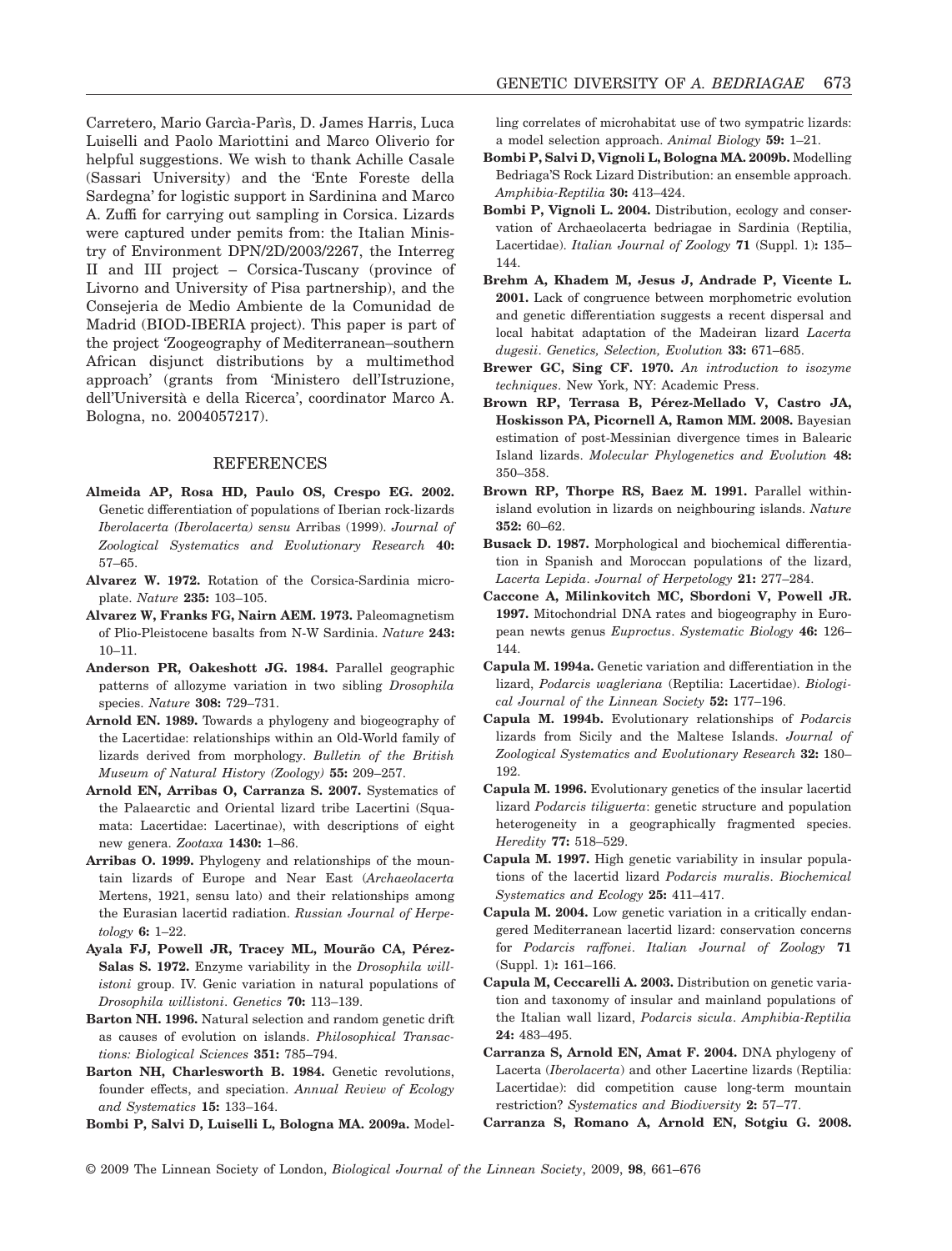Biogeography and evolution of European cave salamanders, *Hydromantes* (Urodela: Plethodontidae), inferred from mtDNA sequences. *Journal of Biogeography* **35:** 724–738.

- **Carter P. 1997.** Maintenance of the *Adh* polymorphism in *Ambystoma tigrinum nebulosum* (tiger salamanders). I. Genotypic differences in time to metamorphosis in extreme oxygen environments. *Heredity* **78:** 101–109.
- **Casula G, Cherchi A, Montadert L, Murru M, Sarria E. 2001.** The Cenozoic graben system of Sardinia (Italy): geodynamic evolution from new seismic and field data. *Marine and Petroleum Geology* **18:** 863–888.
- **Cavalli-Sforza LL, Edwards WF. 1967.** Phylogenetic analysis: models and estimation procedures. *Evolution* **21:** 550– 570.
- **Cirer AM, Guillaume C-P. 1986.** Electrophoretic analysis of the Pityusic Islands lizard. In: Rocek Z, ed. *Studies in herpetology*. Prague: Charles University, 201–206.
- **Clarke B. 1975.** The contribution of ecological genetics to evolutionary theory: detecting the direct effects of natural selection on particular polymorphic loci. *Genetics* **79:** 101– 113.
- **Clegg SM, Degnan SM, Moritz C, Estoup A, Kikkawa J, Owens PF. 2002.** Microevolution in island forms: the roles of drift and directional selection in morphological divergence of passerine bird. *Evolution* **56:** 2090–2099.
- **Darwin C. 1858.** On the tendency of species to form varieties, and on the perpetuation of varieties and species by natural means of selection. I. Extract from an unpublished work on species, II. Abstract of a letter from C. Darwin, Esq., to Prof. Asa Gray. *Journal of the Proceedings of the Linnean Society of London. Zoology* **3:** 45–53.
- **Darwin C. 1859.** *On the origin of species by means of natural selection or the preservation of favoured races in the struggle for life*, 1st edn. London: J. Murray.
- **Del Lama MA, Souza RO, Durán XAA, Soares AEE. 2004.** Clinal variation and selection on MDH allozymes in honeybees in Chile. *Hereditas* **140:** 149–153.
- **Delaugerre M, Cheylan M. 1992.** *Atlas de repartition des batraciens et reptiles de Corse*. Pamplona: L'Oikéma.
- **Eanes WF. 1999.** Analysis of selection on enzyme polymorphisms. *Annual Review of Ecology and Systematics* **30:** 327–362.
- **Elston RC, Forthofer R. 1977.** Testing for Hardy-Weinberg equilibrium in small samples. *Biometrics* **33:** 536–542.
- **Feder ME, Watt WB. 1992.** Functional biology of adaptation. In: Berry RJ, Crawford TJ, Hewitt GM, eds. *Genes in ecology*. Oxford: Blackwell Scientific Publications, 365–392.
- **Felsenstein J. 1993.** *Phylogeny inference package (phylip)*, Version 3.5c. Seattle, WA: University of Washington.
- **Frankham R. 1997.** Do island populations have less genetic variation than mainland populations? *Heredity* **78:** 311– 327.
- **Fu J. 1998.** Toward the phylogeny of the family Lacertidae: implications from mitochondrial DNA 12S and 16S gene sequences (Reptilia: Squamata). *Molecular Phylogenetics and Evolution* **9:** 118–130.
- **Fu J. 2000.** Toward the phylogeny of the family Lacertidae why 4708 base pairs of mtDNA sequences cannot draw the

picture. *Biological Journal of the Linnean Society* **71:** 203– 217.

- **Fu J, Darevsky IS, Macculloch RD, Kupriyanova LA, Roitberg ES, Sokolova TM, Murphy RW. 1995.** Genetic and morphological differentiation among Caucasian rock lizards of the Lacerta caucasica complex. *Russian Journal of Herpetology* **2:** 36–42.
- **Gavrilets S, Hastings A. 1996.** Founder effect speciation: a theoretical reassessment. *American Naturalist* **147:** 466– 491.
- **Gentile G, Argano R. 2005.** Island biogeography of the Mediterranean Sea: the species–area relationship for terrestrial isopods. *Journal of Biogeography* **32:** 1715–1726.
- **Gill P. 1981.** Allozyme variation in sympatric populations of British grasshoppers – evidence of natural selection. *Biological Journal of the Linnean Society* **16:** 83–91.
- **Givnish TJ, Sytsma KJ, Smith JF, Hahn WJ. 1995.** Molecular evolution, adaptive radiation, and geographic speciation in *Cyanea* (Campanulaceae, Lobelioideae). In: Wagner WL, Funk V, eds. *Hawaiian biogeography: evolution on a hot spot archipelago*. Washington, DC: Smithsonian Institution Press, 288–337.
- **Gorman GC, Soulé M, Yang SY, Nevo E. 1975.** Evolutionary genetics of insular Adriatic lizards. *Evolution* **29:** 52–71.
- **Gotelli NJ, Ellison AM. 2004.** *A primer of ecological statistics*. Sunderland, MA: Sinauer Associates, Inc. Publishers.
- **Goudet J. 2001.** *FSTAT, a program to estimate and test gene diversities and fixation indices*, Version 2.9.3. Available at: http://www2.unil.ch/popgen/softwares/fstat.htm
- **Grant PR. 1996.** *Evolution on islands*. Oxford: Oxford University Press.
- **Harris DJ, Arnold EN, Thomas RH. 1998.** Relationships of lacertid lizards (Reptilia: Lacertidae) estimated from mitochondrial DNA sequences and morphology. *Proceedings of the Royal Society of London Series B, Biological Sciences* **265:** 1939–1948.
- **Harris DJ, Pinho C, Carretero MA, Corti C, Böhme W. 2005.** Determination of genetic diversity within the insular lizard *Podarcis tiliguerta* using mtDNA sequence data, with a reassessment of the phylogeny of *Podarcis*. *Amphibia-Reptilia* **26:** 401–407.
- **Harris H. 1966.** Enzyme polymorphism in man. *Proceedings of the Royal Society of London Series B, Biological Sciences* **164:** 298–310.
- **Harris H, Hopkinson DA. 1976.** *Handbook of enzyme electrophoresis in human genetics*. Amsterdam: North-Holland Publishing.
- **Harrison RH. 1977.** Parallel variation at an enzyme locus in sibling species of field crickets. *Nature* **266:** 168–170.
- **Hedrick PW. 1986.** Genetic polymorphism in heterogeneous environment: a decade later. *Annual Review of Ecology and Systematics* **17:** 535–566.
- **Hedrick PW, Ginevan ME, Ewing EP. 1976.** Genetic polymorphism in heterogeneous environment. *Annual Review of Ecology and Systematics* **7:** 1–32.
- **Hewitt GM. 2001.** Speciation, hybrid zones and phylogeography – or seeing genes in space and time. *Molecular Ecology* **10:** 537–549.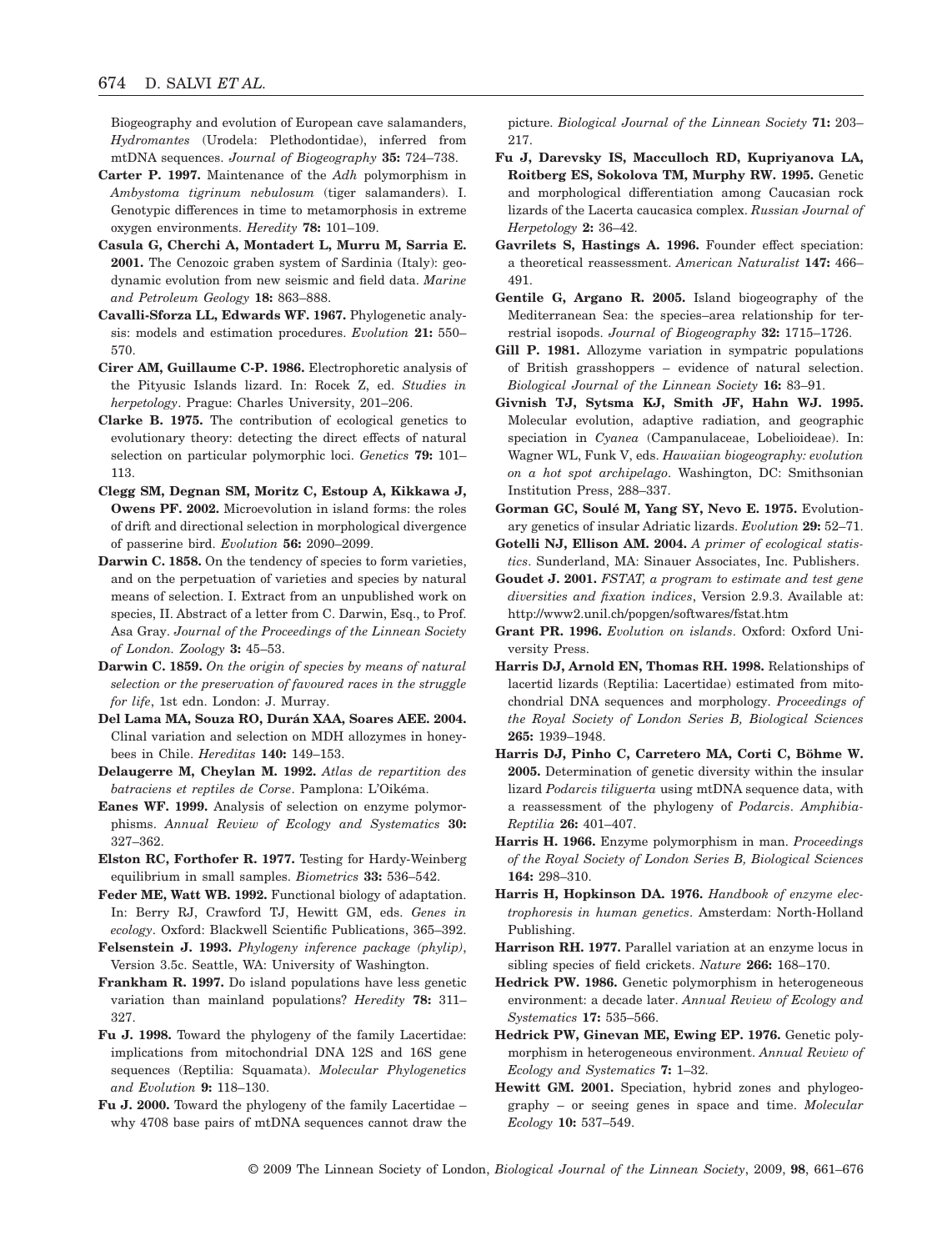- **Hijmans RJ, Cameron SE, Parra JL, Jones PG, Jarvis A. 2005.** Very high resolution interpolated climate surfaces for global land areas. *International Journal of Climatology* **25:** 1965–1978.
- **Jensen JL, Bohonak AJ, Kelley ST. 2005.** Isolation by distance, web service. *BMC Genetics* **6:** 13. Available at http://ibdws.sdsu.edu/
- **Johnson KP, Adler FR, Cherry JL. 2000.** Genetic and phylogenetic consequences of island biogeography. *Evolution* **54:** 389–396.
- **Johnson MS. 1974.** Comparative geographic variation in *Menidia*. *Evolution* **28:** 607–618.
- **Ketmaier V, Casale A, Cobolli M, De Matthaeis E, Vigna Taglianti A. 2003.** Biochemical systematics and phylogeography of the *Percus strictus* subspecies (Coleoptera, Carabidae), endemic to Sardinia. *Italian Journal of Zoology* **70:** 339–346.
- **Lambeck K, Antonioli F, Purcell A, Silenzi S. 2004.** Sea-level change along the Italian coast for the past 10 000 year. *Quaternary Science Reviews* **23:** 1567–1598.
- **Lecis R, Norris K. 2004.** Population genetic diversity of the endemic Sardinian newt *Euproctus platycephalus*: implications for conservation. *Biological Conservation* **119:** 263– 270.
- Levene H. 1949. On a matching problem arising in genetics. *The Annals of Mathematical Statistics* **20:** 91–94.
- **Lewontin RC. 1974.** *The genetic basis of evolutionary change*. New York, NY: Columbia University Press.
- **Lobo JA, Del Lama MA, Mestriner MA. 1989.** Population differentiation and racial admixture in the Africanized honeybee (*Apis mellifera* L.). *Evolution* **43:** 794–802.
- **MacCulloch RD, Fu J, Darevsky IS, Danielyan F, Murphy RW. 1995.** Allozyme variation in three closely related species of Caucasian rock lizards (Lacerta). *Amphibia-Reptilia* **16:** 331–341
- **Macculloch RD, Murphy RW, Fu J, Darevsky IS, Danielyan F. 1997.** Disjunct habitats as islands: genetic variability in the Caucasian rock lizard *Lacerta portschinskii*. *Genetica* **101:** 41–45.
- **Mappes T, Grapputo A, Hakkarainen H, Huhta E, Koskela E, Saunanen R, Suorsa P. 2008.** Island selection on mammalian life-histories: genetic differentiation in offspring size. *BMC Evolutionary Biology* **8:** 296.
- **Maxson LR, Maxson RD. 1979.** Comparative albumin and biochemical evolution in plethodontid salamanders. *Evolution* **33:** 1057–1062.
- Mayer W, Pavličev M. 2007. The phylogeny of the family Lacertidae (Reptilia) based on nuclear DNA sequences: Convergent adaptations to arid habitats within the subfamily Eremiainae. *Molecular Phylogenetics and Evolution* **44:** 1155–1163.
- **Mitton JB. 1997.** *Selection in natural populations*. New York, NY: Oxford University Press.
- **Nei M. 1972.** Genetic distance between populations. *American Naturalist* **106:** 283–292.
- **Nei M. 1975.** *Molecular population genetics and evolution*. Amsterdam: North Holland Publishing Company.
- **Nei M. 1978.** Estimation of average heterozygosity and

genetic distance from a small number of individuals. *Genetics* **89:** 583–590.

- **Nevo E. 1978.** Genetic variation in natural populations: patterns and theory. *Theoretical Population Biology* **13:** 121– 177.
- **Nevo E, Zohary D, Brown AHD, Haber M. 1979.** Genetic diversity and environmental associations of wild barley, Hordeum spontaneum, in Israel. *Evolution* **33:** 815–833.
- **Nichols RA, Hewitt GM. 1994.** The genetic consequences of long distance dispersal during colonization. *Heredity* **72:** 312–317.
- **Poulik MD. 1957.** Starch gel electrophoresis in a discontinuous system of buffers. *Nature* **180:** 1477.
- **Rice WR. 1989.** Analysing tables of statistical tests. *Evolution* **43:** 223–225.
- **Rosselló JA, Cebrián MC, Mayol M. 2002.** Testing taxonomic and biogeographical relationships in a narrow Mediterranean endemic complex (*Hippocrepis balearica*) using RAPD markers. *Annals of Botany* **89:** 321–327.
- **Salvi D, Capula M, Bombi P, Bologna MA. 2009.** How many *Archaeolacerta* inhabit Corso–Sardinian Plate? Allozyme variation and differentiation in *Archaeolacerta bedriagae* (Camerano, 1885). *Amphibia-Reptilia*, in press.
- **Sarich VM. 1977.** Rates, sample size, and the neutrality hypothesis for electrophoresis in evolutionary studies. *Nature* **265:** 24–28.
- **Schluter D. 2000.** *The ecology of adaptive radiation*. Oxford: Oxford University Press.
- **Scott JA, McClelland GAH. 1975.** Electrophoretic differences between sympatric ecotypes. *Nature* **256:** 405– 406.
- **Selander RK. 1976.** Genic variation in natural populations. In: Ayala FJ, ed. *Molecular evolution*. Sunderland, MA: Sinauer Associates Inc., 21–45.
- **Selander RK, Smith MH, Yang SY, Johnson WE, Entry JB. 1971.** Biochemical polymorfism and systematics in the genus *Peromyscus*. I. Variation in the old-field mouse (*Peromyscus polionotus*). *Studies in Genetics VI* **7103:** 297– 320.
- **Selander RK, Whittman TS. 1983.** Protein polymorphism and the genetic structure of populations. In: Nei M, Koehn RK, eds. *Evolution of genes and protein*. Sunderland, MA: Massachussets Sinauer Associates Inc., 89–114.
- **Shaw CR, Prased R. 1970.** Starch gel electrophoresis of enzymes – a compilation of recipes. *Biochemical Genetics* **4:** 297–320.
- **Sokal RR, Rohlf FJ. 1969.** *Biometry*. San Francisco, CA: WH Freeman.
- **Soulé M. 1976.** Allozyme variation: its determinants in space and time. In: Ayala FJ, ed. *Molecular evolution*. Sunderland, MA: Massachussets Sinauer Associates Inc., 60–77.
- **StatSoft, Inc. 2004.** *STATISTICA (data analysis software system)*, Version 7. Available at http://www.statsoft.com
- **Stuessy TF, Jakubowsky G, Salguero Gomez R, Pfosser M, Schluter PM, Fer T, Sun B-Y, Kato H. 2006.** Anagenetic evolution in island plants. *Journal of Biogeography* **33:** 1259–1265.
- **Swofford DL, Selander RB. 1999.** Biosys-2: a computer